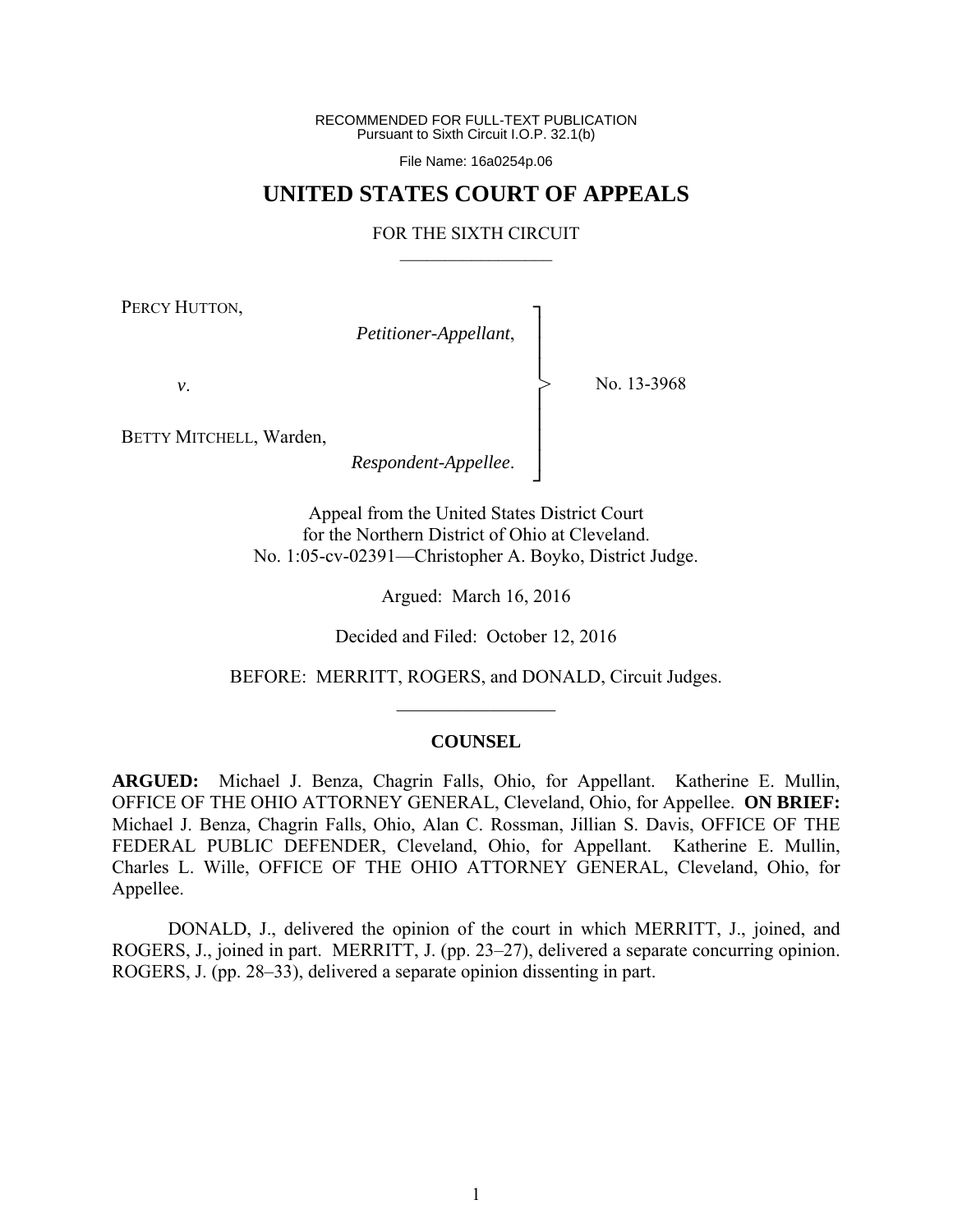# **OPINION**   $\frac{1}{2}$

 $\frac{1}{2}$ 

BERNICE BOUIE DONALD, Circuit Judge.Percy Hutton, an Ohio death row inmate, appeals the United States District Court for the Northern District of Ohio's denial of his 28 U.S.C. § 2254 habeas petition. Hutton was convicted and sentenced to death for murdering Derek "Ricky" Mitchell and attempting to kill Samuel Simmons, Jr. on September 16, 1985.

In his habeas petition, Hutton asserted thirteen grounds for relief. Of the thirteen claims, six were certified for appeal. One claim gives this Court the most pause, as it requires us to revisit *Hoffner v. Bradshaw*, 622 F.3d 487 (6th Cir. 2010), and again question whether a state court's independent review of a death sentence during sentencing can cure *any* omission in a jury instruction. For the reasons that follow, we **REVERSE** the district court's decision in part, **CONDITIONALLY GRANT** Hutton's habeas petition, and **REMAND** this case to the district court with instructions to order Hutton's release from custody unless the state grants a new sentencing hearing within 180 days from the date that this Court issues the mandate.

**I.**

## **A. Factual Background**

In the last state adjudication of Hutton's habeas petition claims, the Ohio Supreme Court made the following findings of fact as to what likely unfolded on the days the crimes for which Hutton was convicted were committed:

{¶ 1} In 1986, a jury found that Appellant, Percy "June" Hutton, murdered Derek "Ricky" Mitchell and attempted to kill Samuel Simmons Jr. on September 16, 1985. Hutton was convicted of aggravated murder with two death specifications. After a penalty hearing, the trial court sentenced Hutton to death.

{¶ 2} Hutton had once been a close friend of Mitchell and Simmons. However, Hutton became angry with the two men because he believed that they had stolen from him. On Friday, September 13, or Saturday, September 14, 1985, outside the house where Samuel Simmons Jr., then lived, Hutton confronted Simmons over the theft of a sewing machine belonging to Hutton.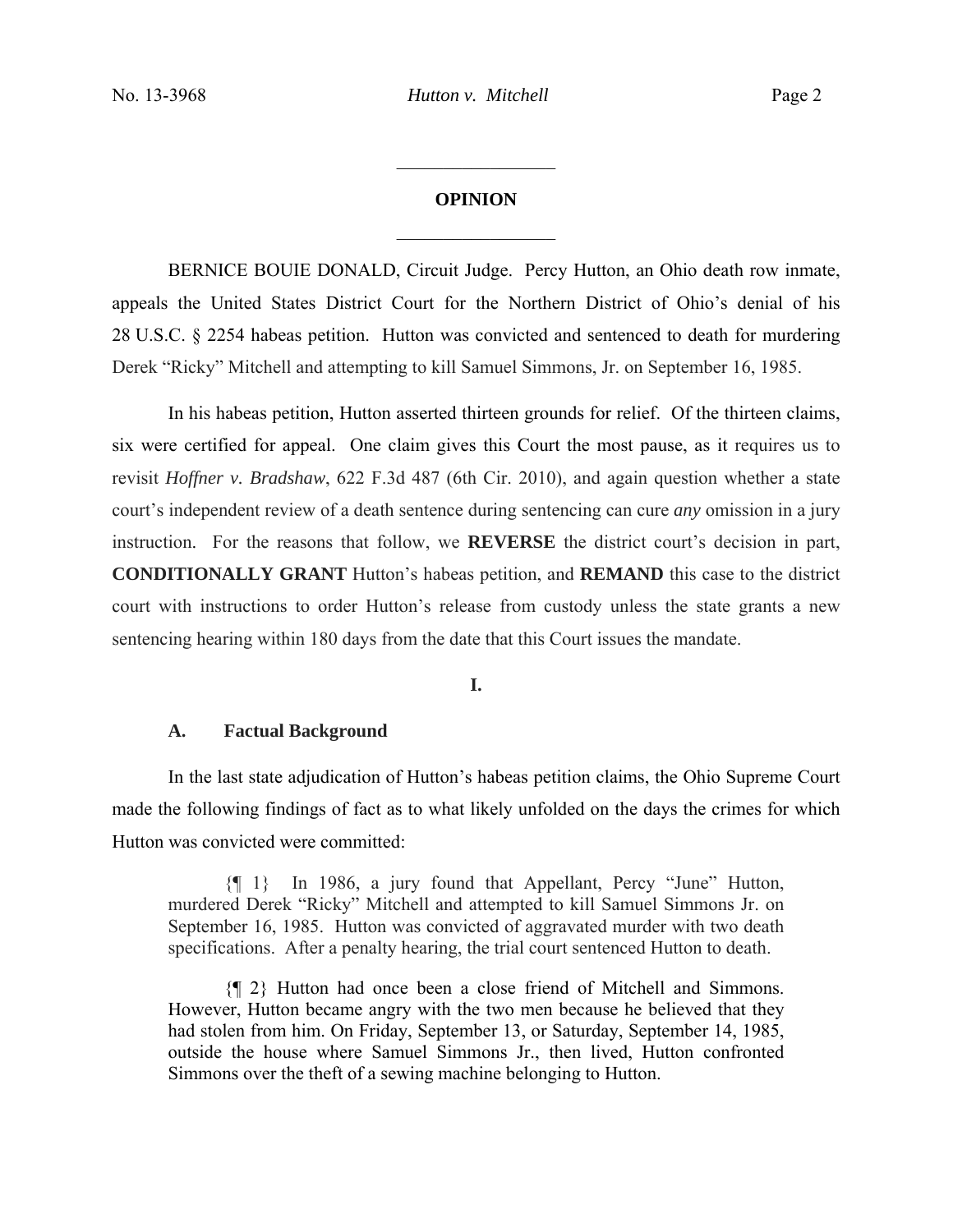{¶ 3} Claiming that he had seen Mitchell trying to sell the machine, Hutton demanded its immediate return. Simmons suggested that Hutton talk to Mitchell. During this conversation, Mitchell arrived. He and Hutton entered the residence and went upstairs together. When they returned, according to Simmons, Hutton said that "it wasn't what he was looking for and if he found out we had anything to do with what was missing or stolen he was going to kill us." Hutton also told Mitchell, "I'm tired with you f\* \* \*ing with me and stuff like that."

{¶ 4} Around midnight on Monday, September 16, 1985, Hutton drove to Simmons's house in a gray Chrysler Cordoba, accompanied by Bruce Laster, whose sister was engaged to Hutton. Hutton asked Simmons to come with him and help him work on a car. When Simmons got into Hutton's car, he noticed a .22-caliber rifle lying on the back seat.

{¶ 5} Hutton drove to Mitchell's house, stating that he wanted to talk to Simmons and Mitchell. When they arrived, Simmons went in and brought Mitchell outside, telling him that "June wanted to talk to him." Hutton then confronted Mitchell, demanding the return of his sewing machine and accusing Mitchell of stealing some tires from Hutton's backyard. Hutton said that he had hidden \$750 in the sewing machine.

{¶ 6} Mitchell denied taking the machine. However, Hutton insisted that Mitchell had tried to sell it to a Mr. Evans. Hutton demanded that Mitchell come with him to Evans's house to settle the issue. Hutton threatened to "f<sup>\*</sup> \* \* [Mitchell] up" if Evans confirmed Mitchell's guilt.

{¶ 7} Mitchell and Simmons got into the car. Before pulling away from the curb, Hutton pointed the rifle into Simmons's side and said: "I don't appreciate you all breaking in my sister's house."

{¶ 8} Instead of going to Evans's house, Hutton drove to a parking lot behind an RTA bus facility. Hutton got out of the car and ordered Mitchell to get out as well. Hutton and Mitchell then walked a short distance from the car. Simmons could not hear their conversation, but he saw Hutton put a pistol against Mitchell's head.

{¶ 9} Hutton and Mitchell returned to the car. With Mitchell giving directions, Hutton drove to an area known as "the Projects." Hutton and Mitchell went into a building and emerged after a few minutes with a white sewingmachine case.

{¶ 10} Hutton drove to his mother's house, took the case inside, and returned to the car. He then drove to the next street and pulled into an alley where a Cadillac El Dorado was parked. Hutton told Simmons that the El Dorado was the car he wanted to work on. Simmons got out of Hutton's car. Hutton then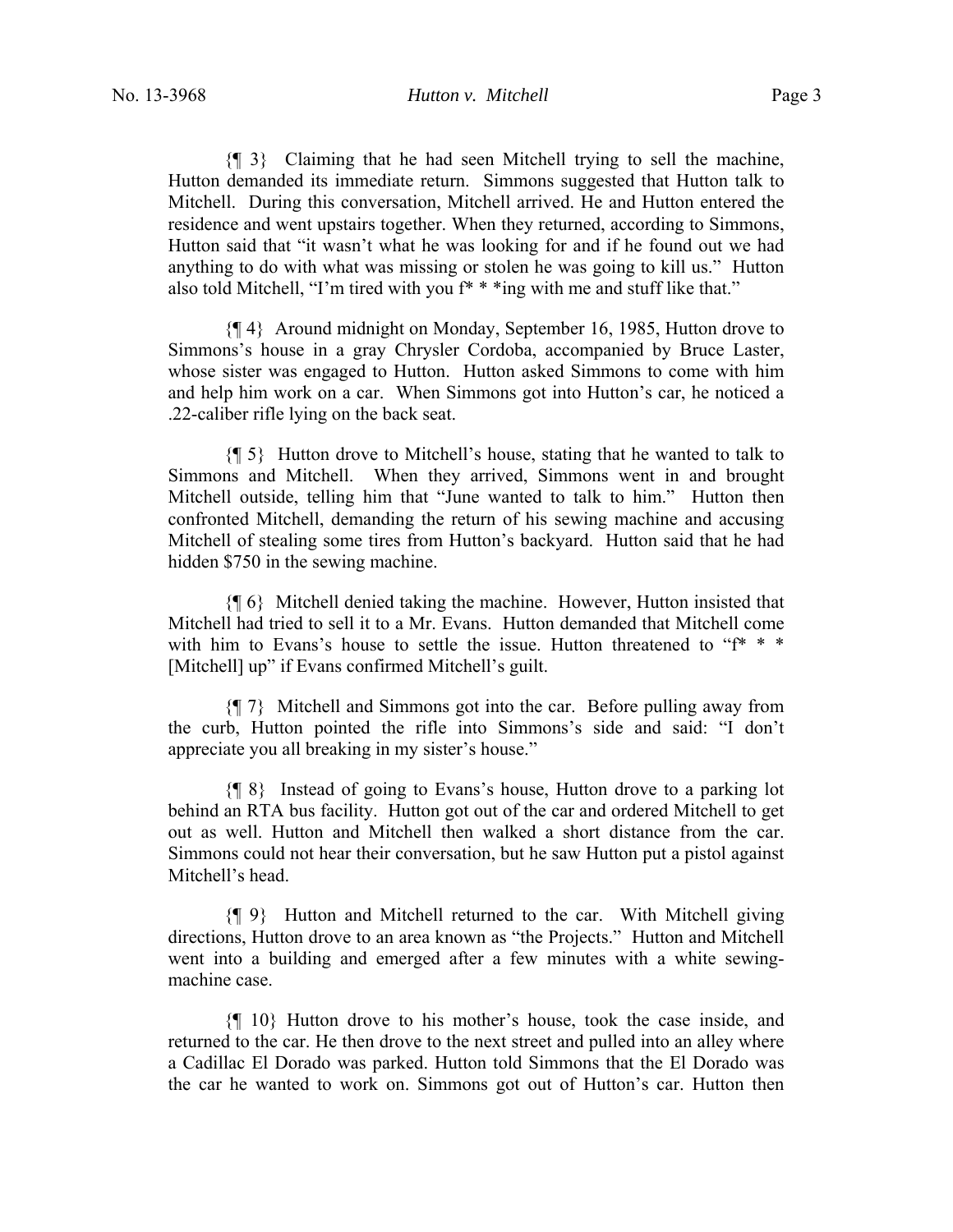moved his car to the other end of the street. Leaving Laster and Mitchell in the car, he walked back to the alley, where Simmons was waiting.

{¶ 11} Hutton broke into the El Dorado with a screwdriver. When Simmons got inside, Hutton opened the hood and told him to try starting the engine. Hutton then walked back to Simmons, shot him twice in the back of the head, and ran up the alley.

{¶ 12} Unable to move at first, lying half in and half out of the car, Simmons cried for help. He managed to get up and stagger away in search of assistance. Simmons went first to the nearby home of Hutton's mother, then to Mary Etta Pollard's house next door. He banged on Pollard's front door and cried for help. Then he heard Hutton's car coming out of the nearby alley. He ran into Pollard's back yard and pounded on the back door, shouting that he had been shot.

{¶ 13} Hutton drove up and stopped in front of Pollard's house. He urged Simmons to "come here" or "come from back there." Hutton noticed that Pollard's son[, Allen Pollard,] was looking out from his front door and told him to close the door. Simmons begged Hutton to take him to the hospital. Hutton said, "Just shut up and get in the car," and Simmons obeyed. Mitchell and Bruce Laster were in the car with Hutton.

{¶ 14} Telling Mitchell that some unknown assailant had shot Simmons, Hutton drove to St. Luke's Hospital. Simmons asked Mitchell to go inside with him, but Mitchell said, "No. We [are] going to get the mother-f<sup>\*</sup> \* \*er that did this to you."

{¶ 15} At 2:30 a.m., Mitchell, Hutton, and Laster returned to Mitchell's home. They woke Mitchell's girlfriend, Eileen Sweeney, and took her to the hospital, where they dropped her off. Sweeney went into the hospital to visit Simmons. Telling her that Hutton had shot him, Simmons sent her to warn Mitchell to get out of the car. She went outside, but the car was gone.

{¶ 16} Hospital security officer Paul Whitcomb saw a Chrysler Cordoba drop Simmons off and leave "in a hurry." About half an hour later, Whitcomb saw the same car drop off Sweeney. After Sweeney went inside, Whitcomb saw the same car parked across the street from the hospital. He sent security officer Gary Barnhard to get the license number. As Barnhard drove past the car, he saw its two occupants crouch down in an attempt at concealment. Then the car left. A subsequent check of the license number disclosed that the gray Chrysler was registered to Hutton's fiancée, Celeste Laster.

{¶ 17} Hutton and Bruce Laster later returned to the hospital without Mitchell. Sweeney was still there. Hutton told her that Mitchell was at home and offered to drive her back. However, once he had Sweeney inside the car, Hutton took her to a park instead. There, Hutton and Sweeney got out of the car. Laster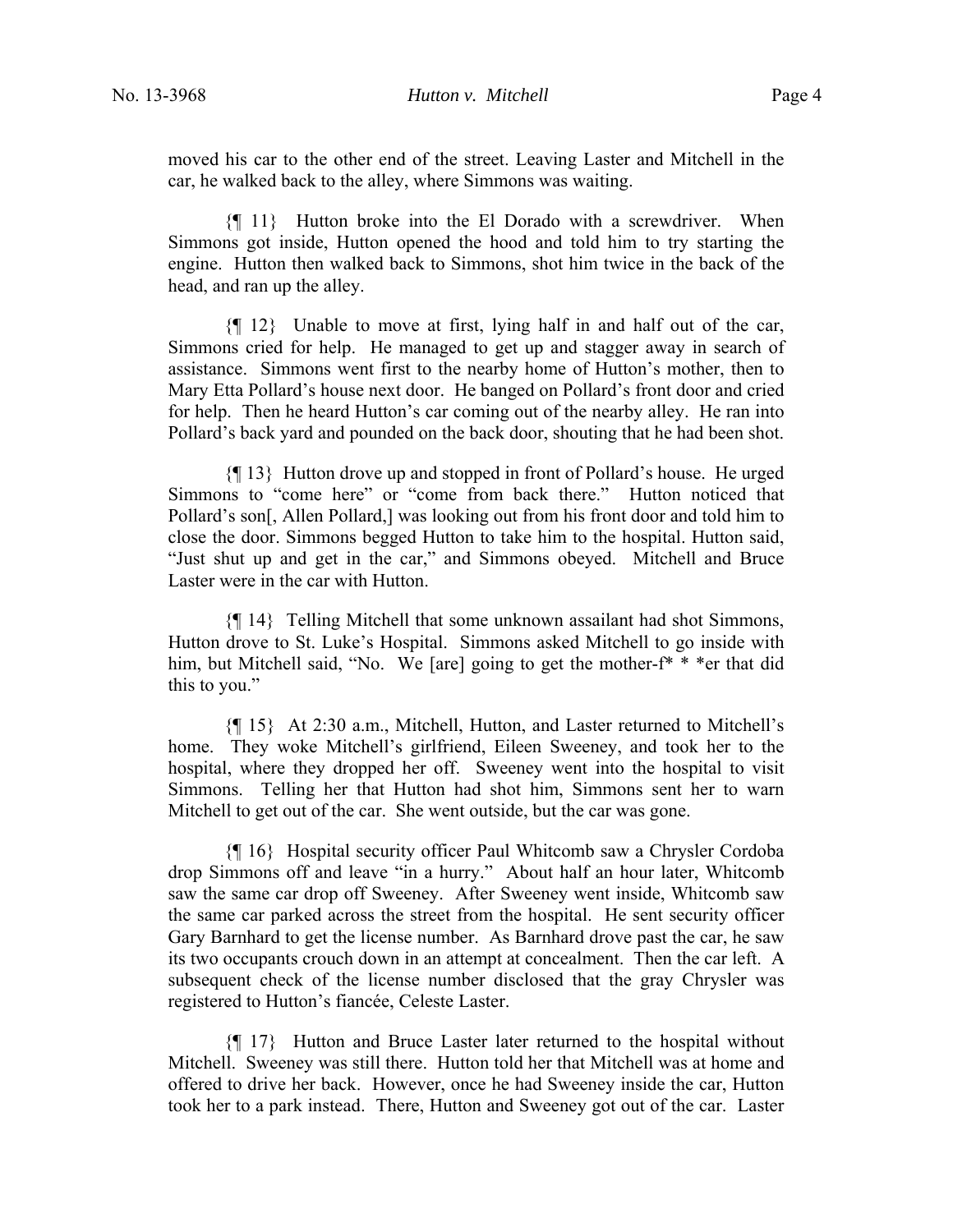then drove off, and Hutton proceeded to rape Sweeney. During the rape, Hutton told Sweeney that "Ricky wasn't coming back." According to Sweeney, Hutton had in his possession a small handgun with a white handle and a silver-colored barrel.

{¶ 18} When Laster returned with the car, Sweeney saw Hutton remove two rifles from the trunk and put them in the rear passenger compartment. Hutton then drove Sweeney home to the apartment she shared with Mitchell.

{¶ 19} When they arrived, Mitchell was not there. The door to the apartment had been damaged and the apartment was in disarray. Sweeney was too "scared and nervous" to drive, so Hutton drove her to the home of LaWanda Mitchell, the sister of Ricky Mitchell. Hutton followed Sweeney into LaWanda's house. According to Sweeney, Hutton told her that "Ricky [Mitchell] wasn't coming back," and that "if [she] told, someone would be looking for [her]."

{¶ 20} On Tuesday, September 17, Hutton drove to Indianapolis to enroll in a course for automotive mechanics at the Lincoln Technical Institute.

{¶ 21} On September 30, 1985, the body of Derek Mitchell was found near an intersection in Cleveland with a large tire lying on the body. An autopsy disclosed that Mitchell had been shot to death. Two .22-caliber long rifle bullets were recovered from the body; a firearms expert testified that these could have been fired from either a rifle or a handgun. The expert testified that the bullets that killed Mitchell had the same class characteristics as a bullet that had been removed from Simmons's head, but he could not tell whether all three had been fired from the same gun. The murder weapon was never found.

{¶ 22} The defense presented evidence that Mitchell was not killed on September 16, 1985, but at some later time while Hutton was in Indianapolis. Denise Richardson testified that she spoke to Mitchell at 3:00 p.m. on September 17, 1985, the day after the state claims Mitchell was murdered. According to Hutton, he was in Indianapolis at the time Richardson spoke to Mitchell. Hutton claimed that he stayed in Indianapolis until October 3, except for two brief visits to Cleveland on September 21 and 28. An employee of the Indianapolis YMCA saw Hutton there sometime after 4:00 p.m. on September 17. The YMCA employee testified that Hutton had paid rent for the period of September 17 through October 3.

{¶ 23} On October 4, 1985, Cleveland Police Detective Robert Moore spoke to Hutton on the telephone. Hutton agreed to return to Cleveland and surrender to Moore at a prearranged time and place. On October 5, Hutton surrendered.

{¶ 24} Hutton and Laster were jointly indicted on two counts of aggravated murder for killing Derek Mitchell. The first count charged that they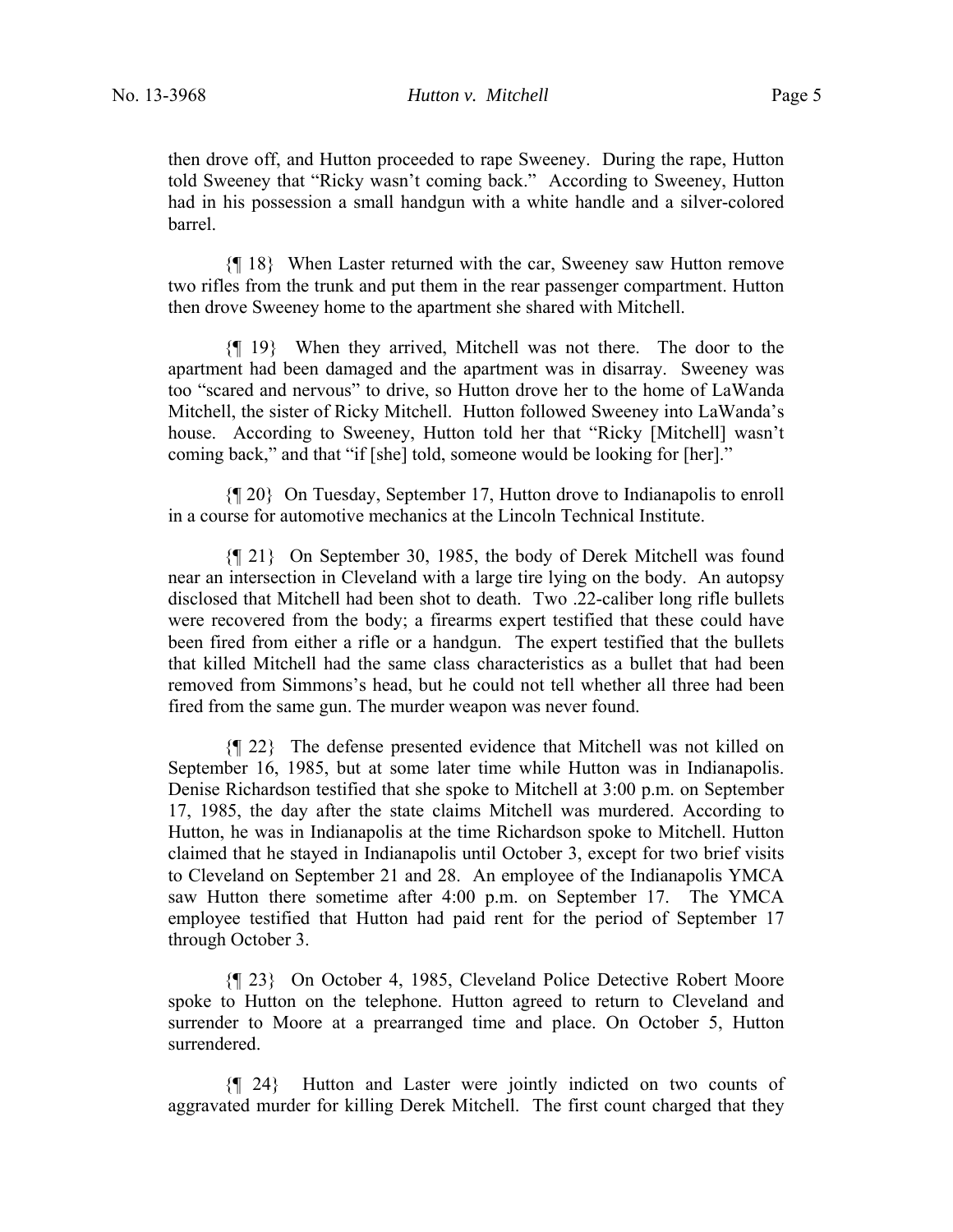committed the murder with prior calculation and design. [O].R.C. 2903.01(A). The second charged them with murdering Mitchell while committing, attempting, or fleeing the commission or attempted commission of kidnapping. [O].R.C. 2903.01(B). Each murder count carried two capital specifications: a course-ofconduct specification, [O].R.C. 2929.04(A)(5), and a felony-murder kidnapping specification, [O].R.C. 2929.04(A)(7). Hutton and Laster were also indicted for kidnapping Mitchell and Simmons, and for the attempted murder of Simmons. Each count carried a firearm specification.

*State v. Hutton*, 797 N.E.2d 948, 952–55 (Ohio 2003).

### **B. Procedural History**

In 1986, an Ohio state jury convicted Hutton of aggravated murder (prior calculation and design), aggravated murder (felony-murder), two counts of kidnapping, and attempted murder, with a firearm specification attached to each count. Following the jury's recommendation, the trial court sentenced Hutton to death.

On direct appeal, the Court of Appeals for Cuyahoga County found several trial errors and set aside Hutton's convictions and sentence, but the Ohio Supreme Court reversed and remanded the case to the Ohio Court of Appeals to conduct an independent review of the appropriateness of the death sentence. *State v. Hutton*, No. 51704, 1988 WL 39276, at \*31 (Ohio Ct. App. Apr. 28, 1988), *rev'd*, 559 N.E.2d 432, 447–48 (Ohio 1990). On remand, the Court of Appeals determined that the death sentence was appropriate. *State v. Hutton*, 594 N.E.2d 692, 695 (Ohio Ct. App. 1991). Hutton did not appeal that decision.

In September 1996, Hutton filed a petition for post-conviction relief in state trial court, but the court denied him relief without an evidentiary hearing. The Ohio Court of Appeals affirmed. *State v. Hutton*, No. 76348, 2004 WL 1575248, at \*3 (Ohio Ct. App. July 15, 2004). The Ohio Supreme Court declined further review. *State v. Hutton*, 819 N.E.2d 709 (Ohio 2004) (table).

In October 2000, Hutton's motion for delayed appeal was granted. *State v. Hutton*, 736 N.E.2d 903, 903 (Ohio 2000) (table). In February 2001, Hutton unsuccessfully filed a second petition for post-conviction relief. *State v. Hutton*, No. 80763, 2007 WL 2955663, at \*3 (Ohio Ct. App. Oct. 11, 2007). The Ohio Supreme Court again declined further review. *State v.*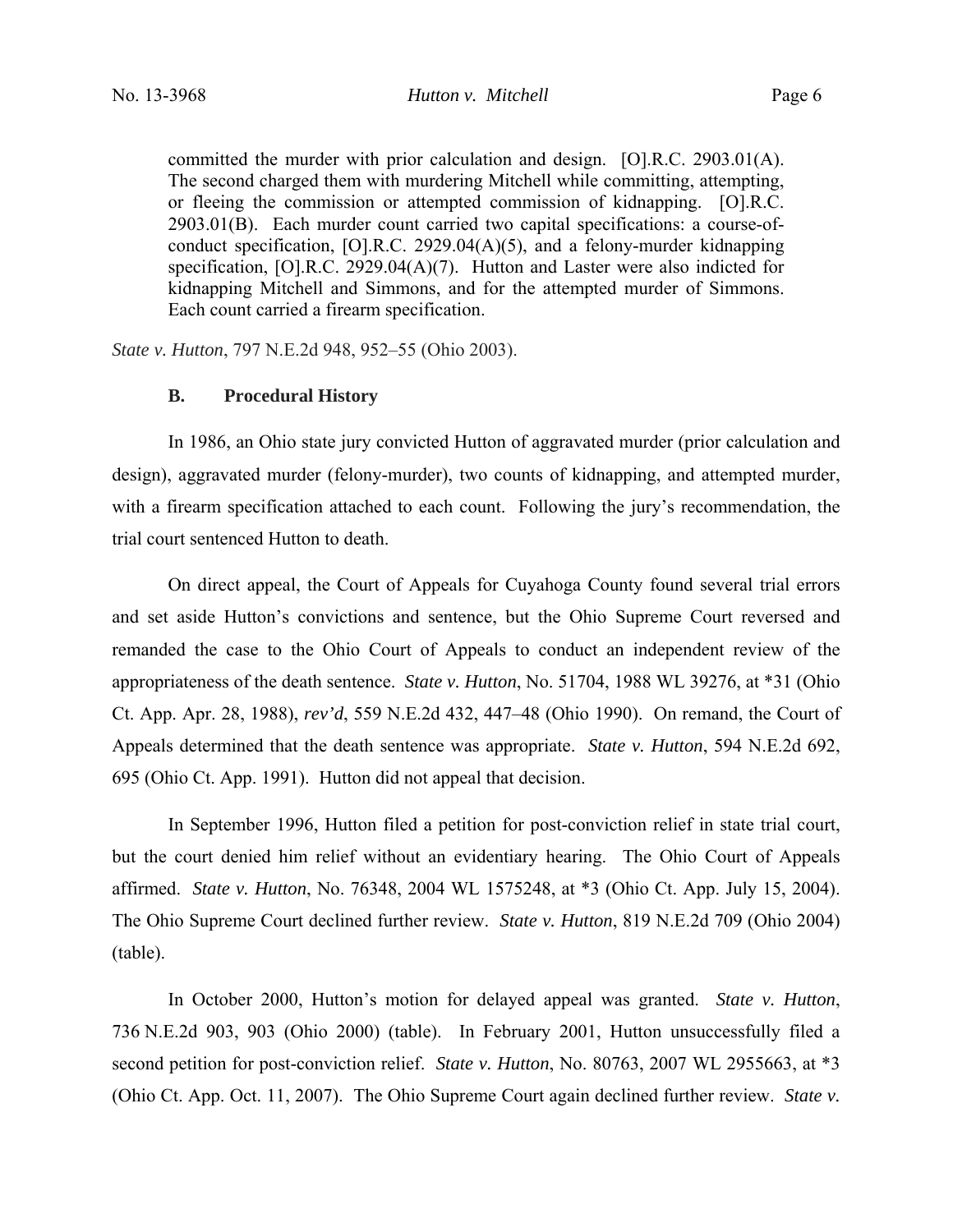No. 13-3968 *Hutton v. Mitchell* Page 7

*Hutton*, 883 N.E.2d 457, 457 (Ohio 2008) (table). Pursuant to Ohio Rule of Appellate Procedure 26(B), Hutton applied to reopen his direct appeal, contending ineffective assistance of appellate counsel, but the Ohio Court of Appeals denied the application. *State v. Hutton*, No. 51704, 2000 WL 301097, at \*2 (Ohio Ct. App. Mar. 20, 2000), *aff'd*, 797 N.E.2d 948, 964 (Ohio 2003).

## **C. Federal Habeas Procedural Facts**

In December 2005, Hutton filed a petition for a writ of habeas corpus in federal district court. In June 2011, Hutton amended his petition, asserting thirteen grounds for relief. Without conducting an evidentiary hearing, the district court denied habeas corpus relief but certified four of the thirteen claims for appellate review. (R. 67.) This Court expanded the certification to include two additional claims. Accordingly, we address each of Hutton's claims in turn.

## **II.**

We review de novo a district court's denial of a habeas petition, particularly the determinations involving matters of law or mixed questions of law and fact, and we review for clear error the factual determinations. *Gumm v. Mitchell*, 775 F.3d 345, 359–60 (6th Cir. 2014). Hutton filed his habeas petition in 2005; thus, it is subject to the requirements of the Antiterrorism and Effective Death Penalty Act of 1996 ("AEDPA"), which became effective on April 24, 1996. *See Keeling v. Warden*, 673 F.3d 452, 458 (6th Cir. 2012).

Under AEDPA, a writ may not be granted unless the state court's adjudication of the claim

- (1) resulted in a decision that was contrary to, or involved an unreasonable application of, clearly established Federal law, as determined by the Supreme Court of the United States; or
- (2) resulted in a decision that was based on an unreasonable determination of the facts in light of the evidence presented in the State court proceeding.

28 U.S.C. § 2254(d)(1)–(2). A federal habeas court may grant the writ under the "contrary to" clause "if the state court arrives at a conclusion opposite to that reached by the Supreme Court on a question of law, or if the state court decides a case differently than the Supreme Court on a set of materially indistinguishable facts." *Van Tran v. Colson*, 764 F.3d 594, 604 (6th Cir. 2014)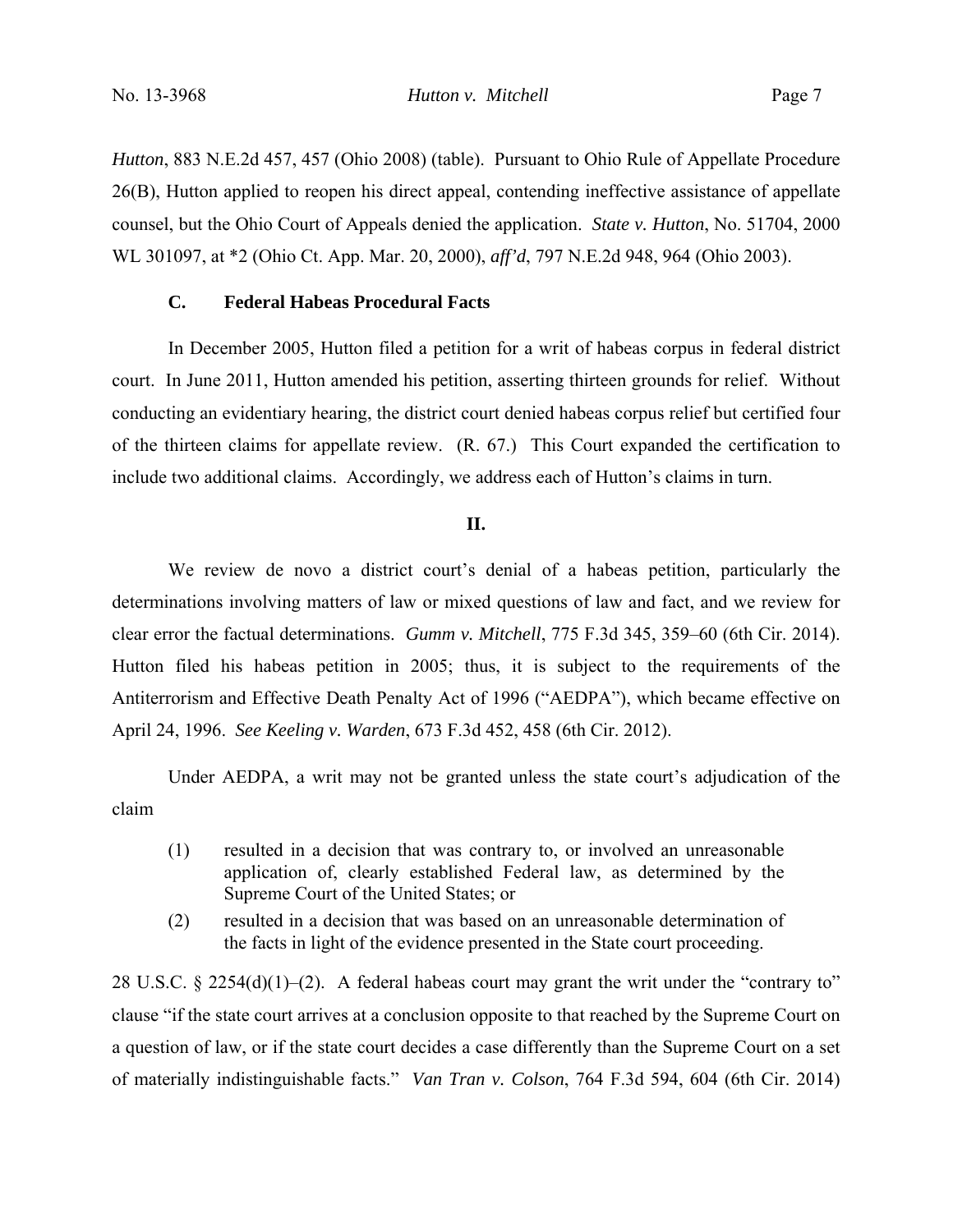(citing *Brown v. Payton*, 544 U.S. 133, 141 (2005)). The habeas petitioner has the burden of rebutting, by clear and convincing evidence, the presumption that the state court's factual findings were correct. *Id*. (citing 28 U.S.C. § 2254(e)(1)).

#### **A.**

First, we turn to Hutton's claim that the trial court failed to instruct the jury on the list of "aggravating circumstances." The Ohio statutory sentencing scheme for the death penalty requires more than a finding of guilt; it also requires the jury to make a finding of aggravating circumstances. The jury must then conclude that the aggravating circumstances outweigh the mitigating circumstances to impose the death penalty. O.R.C. § 2929.04(A).

In Hutton's case, while the jury instructions listed the seven *mitigating* circumstances, they neglected to define or list the "aggravating circumstances."**<sup>1</sup>** Thus, there was no indication

<sup>&</sup>lt;u>1</u> <sup>1</sup>The full text of the jury instructions is as follows:

The COURT: Ladies and gentlemen, you have now heard all the evidence and the arguments of counsel, and you will now decide whether you will recommend to the Court that the sentence of death shall be imposed upon the Defendant, and if not whether you will recommend that the Defendant be sentenced to life imprisonment with a parole eligibility after serving 20 full years of imprisonment, or to life imprisonment with parole eligibility after serving 30 full years of imprisonment.

You will consider all the evidence, arguments, statements of the Defendant, pre-sentence investigation, mental examination report, and all other information and reports which are relevant to the nature and circumstances of any mitigating factors, including but not limited to the nature and background of the Defendant, and all of the following:

<sup>1.</sup> Whether the victim of the offense induced or facilitated.

<sup>2.</sup> Whether it is unlikely that the offense would have been committed but for the fact that the offender was under duress, coercion or strong provocation.

<sup>3.</sup> Whether at the time of the committing of the offense the Defendant, because of a mental disease or defect, lacked substantial capacity to appreciate the criminality of his conduct, or to conform his conduct to the requirement of the law.

<sup>4.</sup> The youth of the Defendant.

<sup>5.</sup> The Defendant's lack of significant history of prior criminal convictions and delinquency adjudications.

<sup>6.</sup> If the Defendant was a participant in the offense, but not the principal offender, the degree of the Defendant's participation in the offense and the degree of the Defendant's participation in the acts that led to the death of the victim.

<sup>7.</sup> Any other factors that are relevant to the issue of whether the Defendant should be sentenced to death.

The prosecution has the burden to prove beyond a reasonable doubt that the aggravating circumstances, of which the Defendant was found guilty, outweigh the factors in mitigation of imposing the death sentence.

To outweigh means to weigh more than, to be more important than.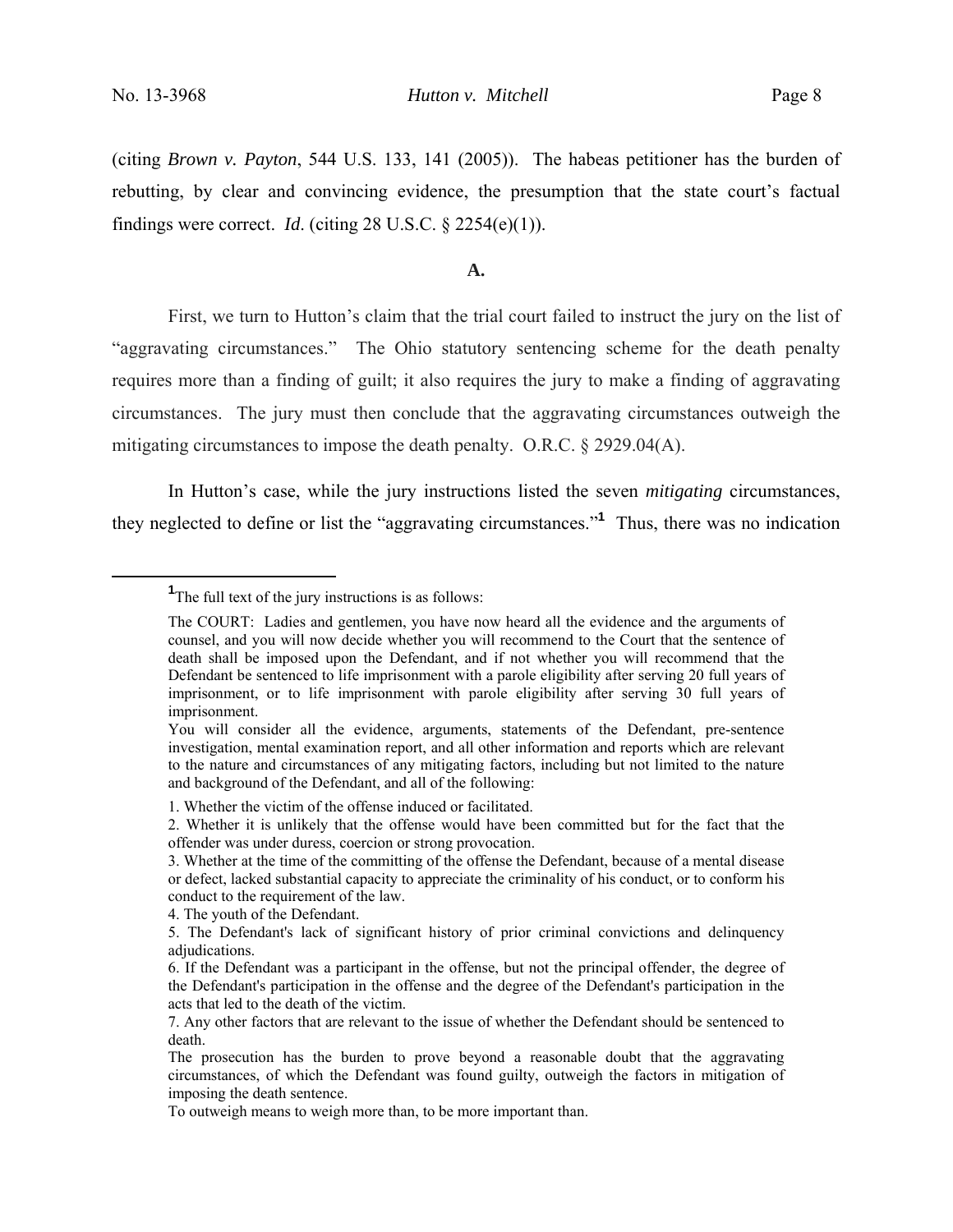in the jury instructions which aggravating circumstances the jury could review to make a recommendation. (Pet.'s Br. 46.) However, Hutton's trial counsel never objected to the instruction, failing to preserve the claim on appeal.

In fact, the error was first discovered on review by the Ohio Supreme Court, during which the majority acknowledged the error in a footnote and Judge Brown based his partial dissent on the error.<sup>2</sup> *Hutton*, 559 N.E. 2d 432, 449 n.1 (Ohio 1990) ("We observe that the trial court did not instruct the jury in the penalty phase as to what the aggravating circumstances were."). The Ohio Supreme Court determined that Hutton had waived the claim since Hutton failed to address it in his briefs.

Asserting *Gregg v. Georgia*, Hutton claims that the trial court violated his due process rights in causing the jury to have "untrammeled discretion" to sentence him. 428 U.S. 153 (1976) (finding that a defendant's Eighth Amendment rights are violated where the jury is left with "untrammeled discretion" to impose the death penalty). The district court likewise found that the claim had been procedurally defaulted because of Hutton's failure to raise it on appeal. (R. 67, PageID 1704.) In the alternative, the district court found that the claim was meritless because the Ohio Court of Appeals cured any possible error through its independent reweighing. (*Id*. at 1704–06.) In making this decision, the district court largely relied upon our decision in

The existence of mitigating factors does not preclude or prevent the death sentence. If the aggravating circumstances outweigh the mitigating factors.

You are, of course, mindful of the definition given you earlier by the Court of the phrase reasonable doubt, and I will share that with you again. Reasonable doubt is present when after you have carefully considered and compared all the evidence, you cannot say you are firmly convinced of the truth of the charges.

Reasonable doubt is a doubt based on reason and common sense. Reasonable doubt is not mere possible doubt because everything relating to human affairs or depending on moral judgment is open to some possible or imaginary doubt. Proof beyond a reasonable doubt is proof of such character that an ordinary person would be willing to rely and act upon it in the most important of his own affairs.

You should recommend the sentence of death if you unanimously, that is all twelve of you, find proof beyond a reasonable doubt that the aggravating circumstances outweigh the mitigating factors.

If you do not so find, you should unanimously recommend either life sentence with parole eligibility after serving 20 years of imprisonment or life sentence with parole eligibility after serving 30 years of imprisonment.

<sup>&</sup>lt;sup>2</sup><sup>"</sup>[B]ecause the sentencing phase of the trial was marred by a plain error in the jury instructions, I must respectfully dissent from the remand for review of the death sentence." *State v. Hutton*, 559 N.E.2d 432, 449 (Ohio 1990) (Brown, J., dissenting in part.).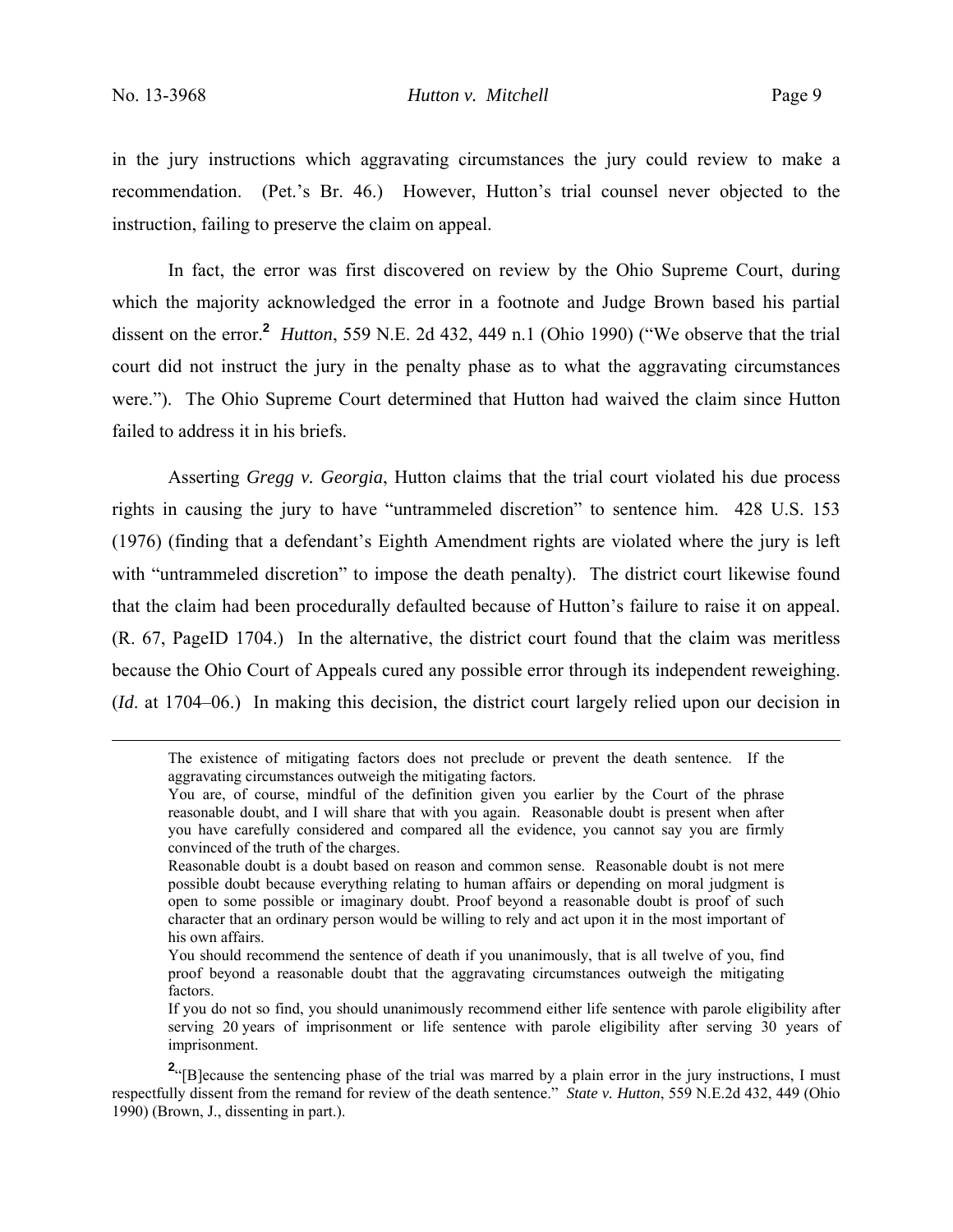*Hoffner*. (*Id*.) In *Hoffner*, however, we relied on the Ohio Supreme Court's adjudication of *this* case. 622 F.3d at 506 (applying the reasoning in *State v. Hutton*, 797 N.E.2d at 958-59 (Ohio 2003), to the petitioner's claim). If we were to rely solely on the ruling in *Hoffner*, we would be applying a circular analysis—i.e., we would be finding that any state trial court error in Hutton's case was cured because the Ohio Supreme Court found that the error was cured. This would abdicate our role as judges to independently review the case before us.

As to the procedural default issue, the Supreme Court has made it explicitly clear that when a "state prisoner has defaulted his federal claims in state court pursuant to an independent and adequate state procedural rule, federal habeas review of the claims is barred unless the prisoner can demonstrate cause for the default and actual prejudice . . . , *or* demonstrate that failure to consider the claims will result in a fundamental miscarriage of justice." *Coleman v. Thompson*, 501 U.S. 722, 750 (1991) (emphasis added).

In determining whether a federal claim has been procedurally defaulted, we apply the test initially laid out in *Maupin v. Smith*, 785 F.2d 135, 138 (6th Cir. 1986). We first consider whether there is an applicable state procedural rule with which the petitioner failed to comply. *Id.* Second, we decide whether the state courts actually enforced the state procedural sanction. *Id.* Third, we determine whether the state procedural rule is an "adequate and independent" state ground on which the state can foreclose review of a federal constitutional claim. *Id.* Fourth, the petitioner must demonstrate that there was "cause" for him to not follow the procedural rule and that he was actually prejudiced by the alleged constitutional error. *Id.*

It is clear that Hutton defaulted this claim. In Ohio, when a party fails to contemporaneously object to an error, the error is deemed waived. Ohio R. Crim. P. 52. Pursuant to Ohio's contemporaneous objection rule, Ohio courts treat the failure to object as a procedural default. *Scott v. Mitchell*, 209 F.3d 854, 866 (6th Cir. 2000). The United States Supreme Court has specifically found that a default imposed for failure to object contemporaneously is an adequate and independent state ground barring federal habeas review absent a showing of cause and prejudice. *Id.* at 867 (citing *Engle v. Isaac*, 456 U.S. 107, 124–29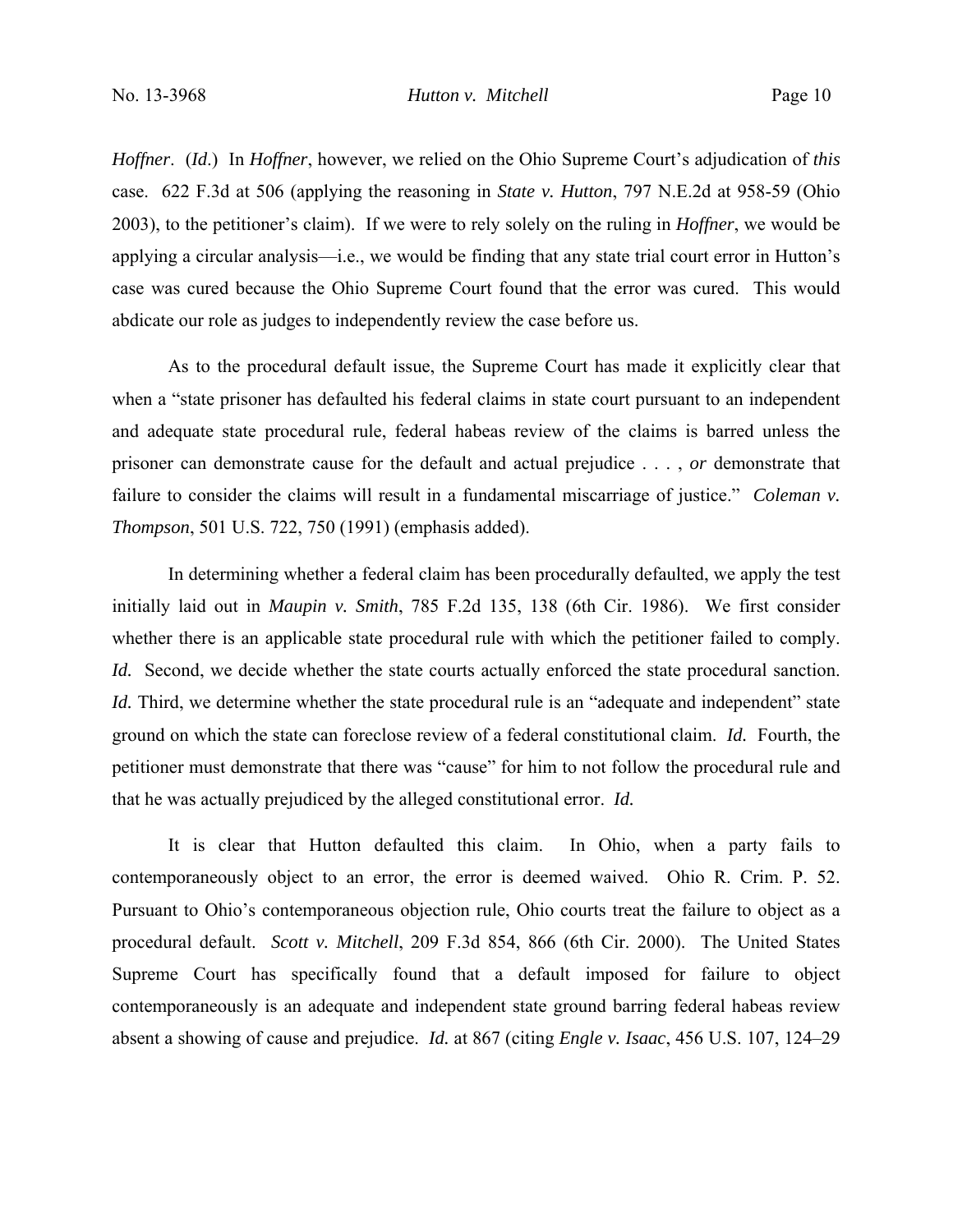(1982)). Consequently, because Hutton failed to object to the omission in the jury instructions during trial, he procedurally defaulted his claim.**<sup>3</sup>**

Where a petitioner cannot demonstrate the "cause and prejudice" necessary to overcome a procedural default, a court may reach the merits of a procedurally defaulted claim where review of the claim is necessary to correct or avoid a "fundamental miscarriage of justice." *See Murray v. Carrier*, 477 U.S. 478, 496 (1986) (finding that where a constitutional violation likely resulted in the miscarriage of justice, a federal court may grant habeas relief even in the absence of a showing of cause to overcome a procedural default). We first acknowledge, as the dissent points out, that Hutton did not raise this claim in his opening brief and it is, therefore, considered waived. As a general rule, this Court will not consider arguments not presented in a party's opening brief. *See United States v. Johnson*, 440 F.3d 832, 845–46 (6th Cir. 2006) (noting that "'an appellant abandons all issues not raised and argued in its initial brief on appeal.'") (citations omitted). However, because this rule is procedural and not jurisdictional, the Court may excuse a default if the interest of justice so requires. *See Thomas v. Arn*, 475 U.S. 140, 155 (1985); *United States v. Lawrence*, 735 F.3d 385, 430–31 (6th Cir. 2013).

The Supreme Court has extended fundamental miscarriage of justice in capital cases to mean actual innocence of the death penalty. *See Sawyer v. Whitley*, 505 U.S. 333, 347 (1992). "[T]o show 'actual innocence' one must show by clear and convincing evidence that, but for the constitutional error, no reasonable jury would have found the petitioner eligible for the death penalty under the applicable state law." *Id*. at 336. This "actual innocence" standard must focus on the elements that render a defendant eligible for the death penalty. *Id.* at 347. Despite the important interests served by state procedural rules, we cannot permit finality alone to provide a sufficient reason for federal courts to compromise their protection of constitutional rights under § 2254. *See Reed v. Ross*, 468 U.S. 1, 15 (1984). In short, barring all procedurally defaulted

**<sup>3</sup>** <sup>3</sup>It should be well noted that Ohio law allows review of an unpreserved claim under the plain error standard. *See State v. Long*, 372 N.E.2d 804, 806–07 (Ohio 1978). The basic inquiry in Ohio's plain error analysis is whether the defendant has been denied a "fair trial." *Scott*, 209 F.3d at 866. In determining that Hutton procedurally defaulted this claim, the Ohio Supreme Court did not analyze the constitutional challenge to the jury instructions on its merits, nor did it apply plain-error review when it noted the absence of a contemporaneous objection to the instruction. *See Hutton*, 797 N.E.2d at 959. Rather, the court merely ruled that Hutton's failure to object at trial operates as a procedural default.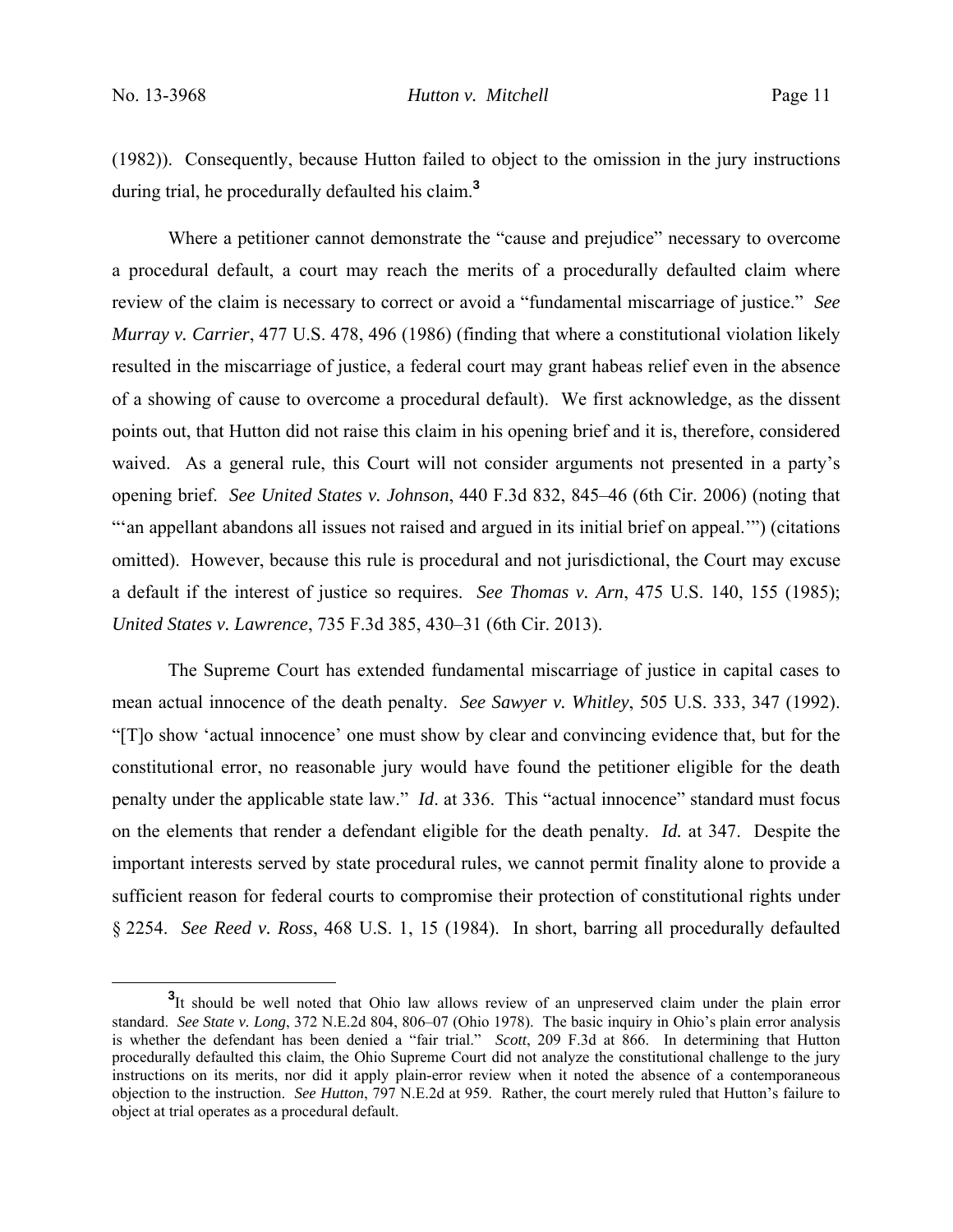claims is not the standard. *See Scott*, 209 F.3d at 866. Relevant here, a criminal defendant has a right to expect that the trial court will give complete and correct jury instructions. *State v. Williford*, 551 N.E.2d 1279, 1283 (Ohio 1990). If there was a fundamental miscarriage of justice in imposing a death sentence, we may find that the petitioner overcame the procedural default.

Pursuant to O.R.C. § 2929.05(A), for death sentences, the Ohio Court of Appeals may independently determine whether (1) the record supports the jury's finding of the existence of aggravating circumstances; (2) the aggravating circumstances outweigh any mitigating circumstances; (3) trial court properly weighed the aggravating circumstances against the mitigating circumstances; (4) the sentence of death is not disproportionate to the penalty imposed in similar cases; and (5) the sentence of death is consequently appropriate.

Most relevant here is that, at the time the Ohio Court of Appeals independently reweighed the factors, the jury had not made the necessary finding of the existence of aggravating circumstances. Thus, the jury could not have determined that the aggravating circumstances outweighed the mitigating circumstances beyond a reasonable doubt without knowing what the aggravating circumstances were. (Pet.'s Br. 43–44.) Without this finding, a death sentence cannot stand. Since the jury did not make the necessary aggravating circumstances finding, Hutton argues that the Ohio Court of Appeals made its own finding of the existence of aggravating circumstances, which the Supreme Court has repeatedly ruled as unconstitutional. (*Id.*)

In *Hurst v. Florida*, 136 S. Ct. 616, 619 (2016), the Supreme Court reiterated that "[t]he Sixth Amendment requires a jury, not a judge, to find each fact necessary to impose a sentence of death." Relying on *Ring v. Arizona*, 536 U.S. 584 (2002), the Supreme Court rejected the sentencing scheme in *Hurst* at issue because the court—and not the jury—ultimately made the "critical findings" about both "the existence and weight of aggravating circumstances" necessary to impose a death sentence. *Hurst*, 136 S. Ct. at 621.

In *Ring*, the Supreme Court rejected Arizona's capital sentencing scheme because the statute allowed a judge to find the facts necessary to sentence a defendant to death. Under state law, Ring could not be sentenced to death without the finding of at least one aggravating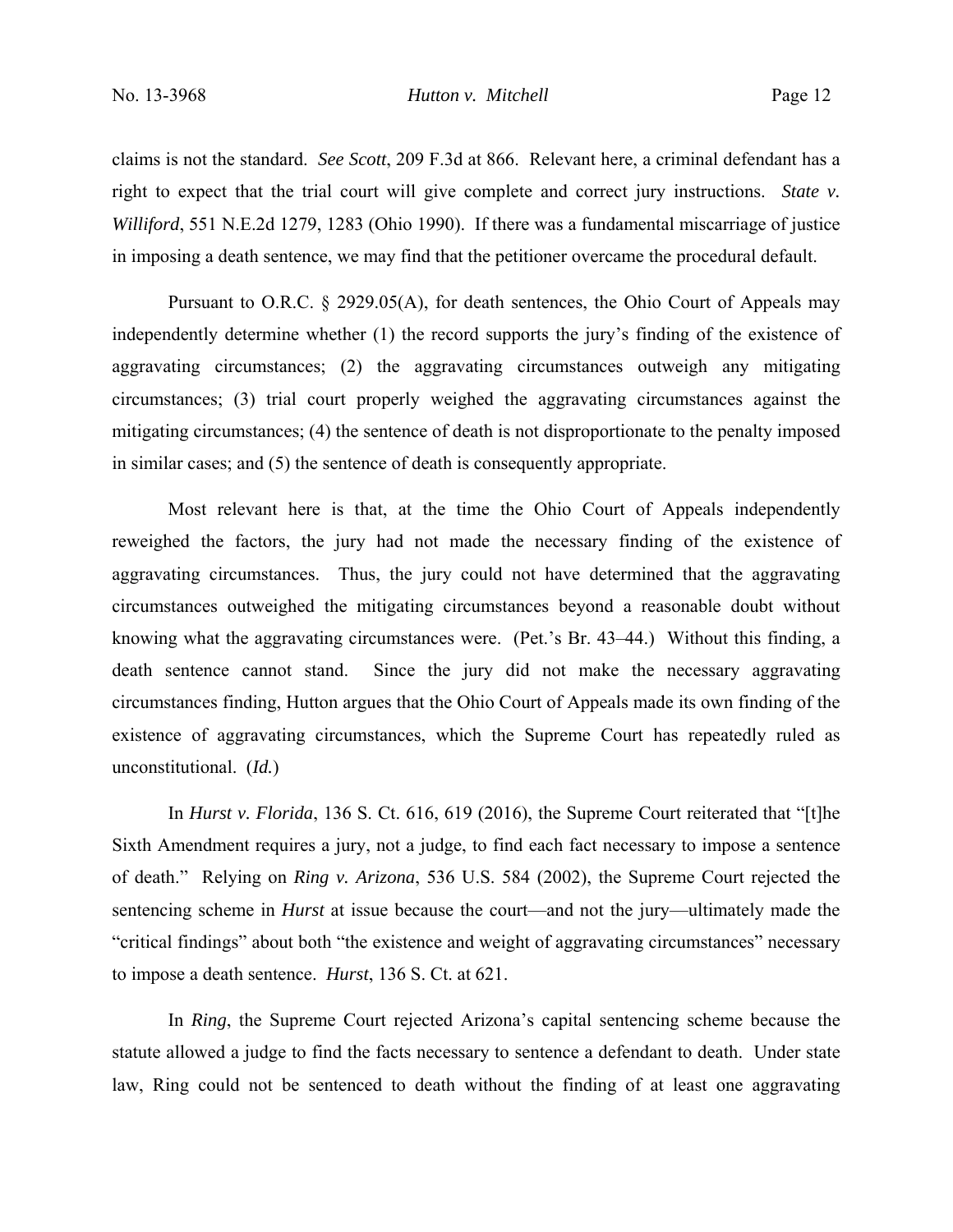circumstance. *Id.* at 592. The Supreme Court concluded that a state court judge's finding of an aggravating circumstance exposed Ring to greater punishment than that authorized by the jury's guilty verdict. *Id.* at 597. Had the judge not engaged in any fact finding, Ring would have received a life sentence. *Id.* Thus, the Court ruled that Ring's death sentence violated his right to have a jury find the facts necessary to impose punishment. *Id.* In large part, this was because the Court found that judicial fact finding for aggravating circumstances under certain state sentencing schemes runs afoul of the rule in *Apprendi*, which states that any fact that "expose[s] the defendant to a greater punishment than that authorized by the jury's guilty verdict" is an "element" that must be submitted to a jury. *Apprendi v. New Jersey*, 530 U.S. 466, 494 (2000).

To be clear, the Supreme Court has also held that where a state appellate court conducts an independent review of the record, reweighs the mitigating and aggravating circumstances, and concludes that the death penalty was warranted, the Federal Constitution does not prevent a court from upholding that death sentence even though it was based in part on an invalid or improperly defined aggravating circumstance. *Clemons v. Mississippi*, 494 U.S. 738, 741, 750 (1990). In fact, we have held that "[c]onsideration of a non-statutory aggravating circumstance, even if contrary to state law, does not violate the Constitution." *Smith v. Mitchell*, 348 F.3d 177, 210 (6th Cir. 2003) (citing *Barclay*, 463 U.S. at 956–58).

However, *Clemons* and this case are significantly distinguishable in two ways. First, in *Clemons*, only one or two invalidated aggravating circumstances were at issue, which means that the jury in *Clemons* was still given a list of *valid* aggravating circumstances to guide its decision. 494 U.S. at 741. Even though the finding turned out to be an erroneous one, the jury in *Clemons*  was given guidance in making a finding as to what aggravating circumstances existed or applied to the defendant's case. *Id.* Second, in reweighing the circumstances in *Clemons*, the state appellate court knew what the jury considered regarding aggravating circumstances before reweighing the circumstances found by the jury. Reweighing in *Clemons* only required eliminating one or two aggravating circumstances but, arguably, the finding that the aggravating circumstances outweighed the mitigating circumstances was still largely valid because it was based on the jury's consideration of valid circumstances. *Id.* at 744.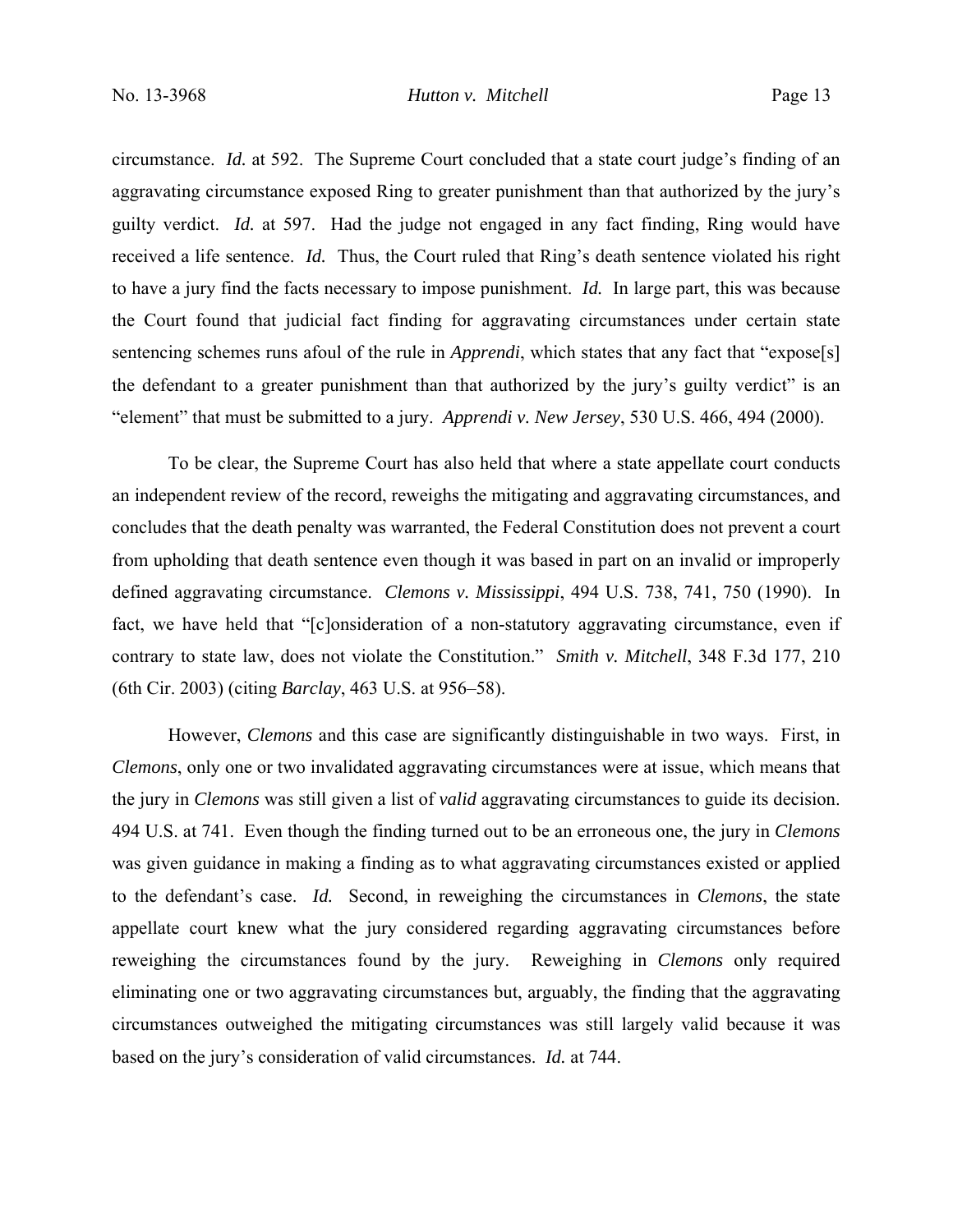By contrast, here, the jury was not given an *improperly* defined aggravated circumstance. Instead, the court gave the jury no guidance as to what to consider as aggravating circumstances. Second, the jury was precluded from making the necessary findings of aggravating circumstances *in the first place*. There is nothing in the record that indicates that the jury's finding that the aggravating circumstances outweighed the mitigating ones was actually based on a review of any valid aggravating circumstances.

Thus, the analysis of the *Gregg* and *Ring* courts more aptly apply to Hutton's sentence. Hutton's death sentence was imposed by a judge's factual finding—not the jury's. Evidently, not wishing to permit appellate reweighing for every trial court's error, the *Clemons* Court specified that in "some situations," where there are "peculiarities" that make appellate reweighing speculative or impossible, reweighing may not cure the error. *Id.* at 754.

Because a death sentence in Ohio cannot be imposed without an aggravatingcircumstances finding, we need not consider at length whether a fundamental miscarriage of justice resulted from the failure to define "aggravating circumstances" in the jury instructions. It clearly did, as the jury, without proper instructions, could not have made a finding that aggravating circumstances existed; thus, the harshest sentence Hutton could possibly have received without that instruction was life—not death. To find otherwise renders due process rights illusory. Thus, Hutton demonstrates a fundamental miscarriage of justice sufficient to overcome the procedural default of his first claim.

As previously mentioned, under AEDPA, the Court is required to defer to the state court's merits determination of a claim. *See* 28 U.S.C. § 2254(d). However, in the absence of a state-court determination on the merits of a claim, AEDPA's deferential standard has no application, and the Court reviews the claim de novo. *Henley v. Bell*, 487 F.3d 379, 390 (6th Cir. 2007) (citing *Linscott v. Rose*, 436 F.3d 587, 592 (6th Cir. 2006)). The Supreme Court's longstanding precedent in *Apprendi*, *Ring*, and *Gregg* establish that Hutton's constitutional rights were violated. Therefore, we are compelled by precedent to find that the Ohio Court of Appeals' findings of aggravating circumstances were not valid to permit a death sentence to stand.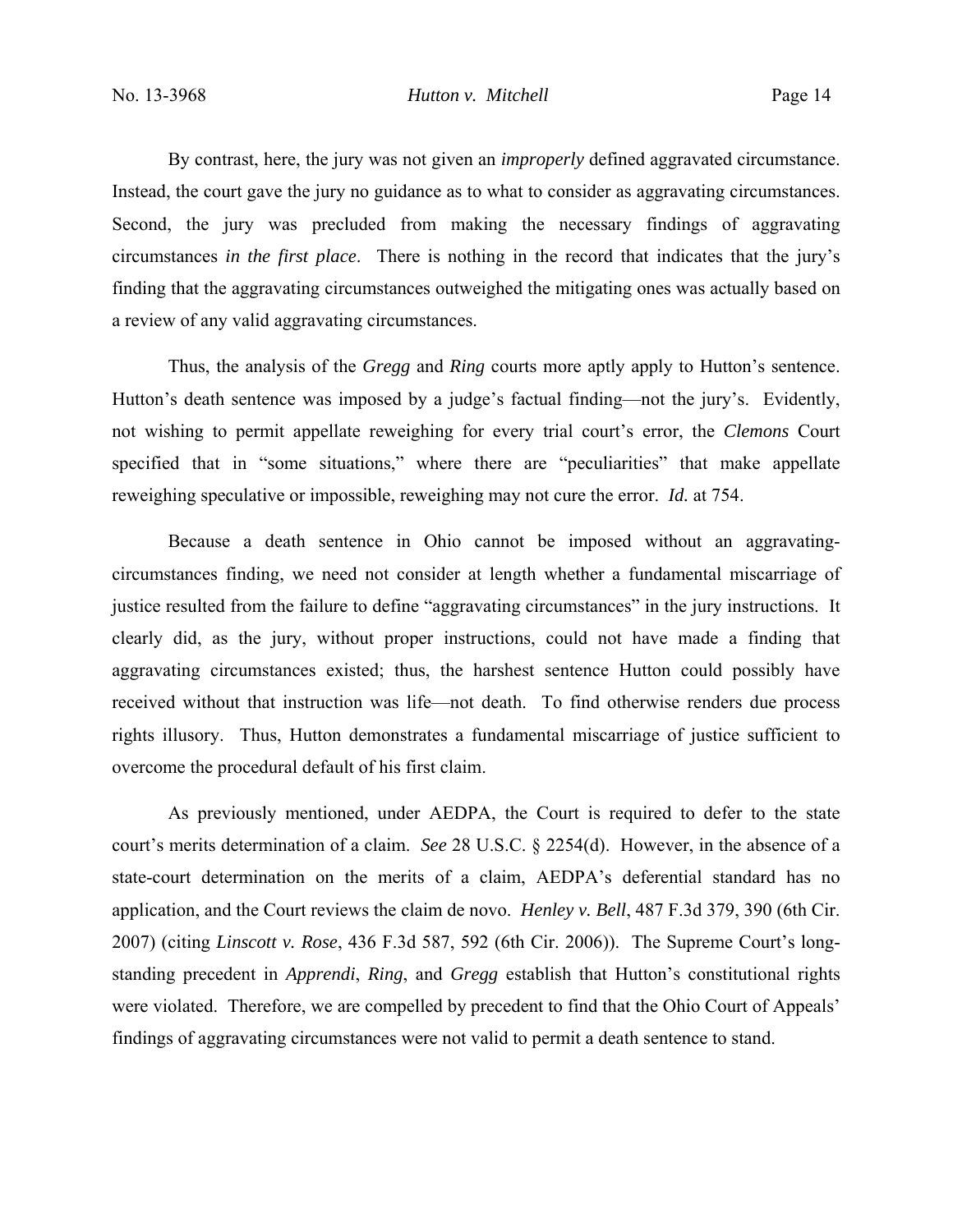**B.**

 Hutton's second assignment of error is that Hutton's appellate counsel was ineffective for two reasons: first, counsel did not raise the claim based on the trial court's failure to define "aggravating circumstances" in the jury instructions, and second, counsel did not argue that trial counsel was ineffective for failing to object to the erroneous jury instructions. Because the Ohio Supreme Court adjudicated this claim on the merits, *see Hutton*, 797 N.E.2d at 958–59, AEDPA applies to this claim.

Allegations of ineffective assistance of counsel are considered in two parts. First, we must determine whether the challenged act or omission fell below an objective standard of reasonableness. *Strickland v. Washington*, 466 U.S. 668, 687–88 (1984). Second, we must decide whether the defendant was prejudiced, such that there is a reasonable probability that, but for counsel's errors, the sentence would have been different. *Id.*

While we ordinarily presume that counsel's conduct falls within the range of reasonable professional assistance, *id*. at 691, we do not require appellate counsel to raise every possible issue in order to render constitutionally effective assistance, see *Jones v. Barnes*, 463 U.S. 745, 750–53 (1983). Generally, only when omitted arguments are clearly stronger than those presented, will the presumption of effective assistance of counsel be overcome. *Smith v. Robbins*, 528 U.S. 259, 288 (2000).

Although the district court focused on the second *Strickland* prong, the court does not need to reach that issue because counsel's performance was likely not deficient. *See Strickland*, 466 U.S. at 697 (finding that a court need not address both components of the inquiry if the defendant makes an insufficient showing on one). We cannot conclude here that the two omitted arguments were "clearly stronger" than the other claims his counsel presented on direct appeal, five for which the Ohio Court of Appeals granted relief. Given the vacated sentence Hutton's counsel obtained for his client on direct appeal, Hutton cannot reasonably prove that his appellate counsel was deficient. Therefore, this claim fails.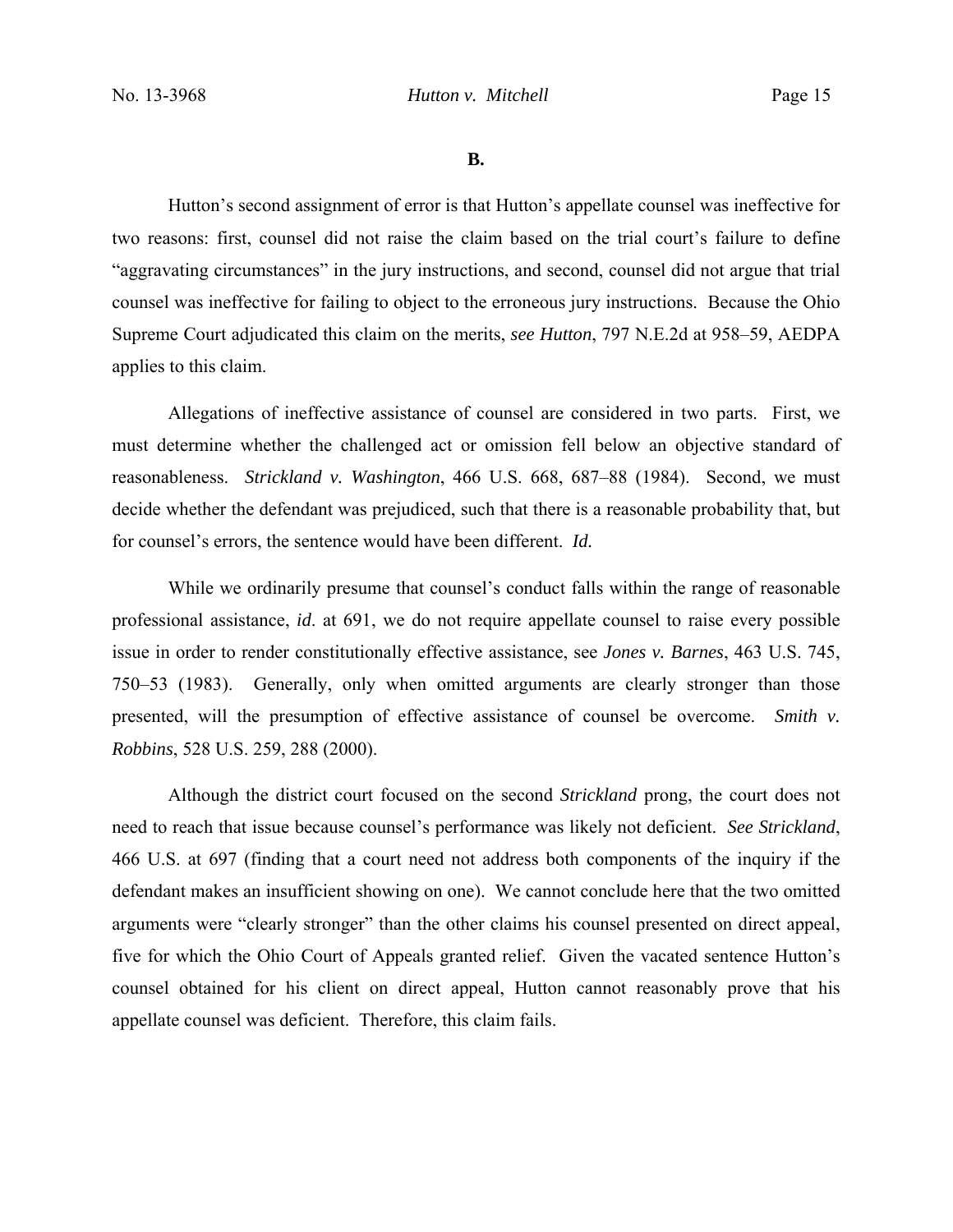**C.**

Under the third assignment of error, Hutton contends that the trial court's admission of Eileen Sweeney's testimony that he raped her denied him due process. (Pet.'s Br. 51–62.) Hutton argues that Sweeney's testimony was improper because Hutton had not been charged with rape and that the allegation bore no probative value to the murder and kidnapping charges. (R. 16-25, PageID 6528–29.) When Hutton raised this claim on direct appeal, the Ohio Court of Appeals granted relief, finding that "the jury received this damaging testimony over Appellant's objection and improperly considered it as further proof of the Appellant's commission of the aggravated and attempted murders and kidnappings." *Hutton*, 1988 WL 39276, at \*22. The Ohio Supreme Court acknowledged the erroneous admission but reversed the court of appeals, deeming the error harmless because overwhelmingly strong evidence supported the murder and kidnapping convictions. *Hutton*, 559 N.E.2d at 440. Hutton also raised the claim on state postconviction review and was subsequently barred by res judicata. The district court likewise denied Hutton habeas relief, stating that "Hutton has not explained how the Ohio Supreme Court 'used an improper standard to determine the error to be harmless'" as "it examined the 'other admissible evidence, standing alone,' and found it to 'constitute[] overwhelming proof of guilt.'" (R. 67, Page ID 1703).

We agree. We review the admission for harmless error, assessing the alleged prejudicial impact under the "substantial and injurious effect" standard as established in *Brecht v. Abrahamson*, 507 U.S. 619, 623 (1993). To warrant habeas relief, a questionable evidentiary admission must not only be erroneous, but it must also be so infirm that it rendered the trial fundamentally unfair, such that it had influence in determining the jury's verdict. *See Coe v. Bell*, 161 F.3d 320, 329 (6th Cir. 1998); *see also McCarley v. Kelly*, 801 F.3d 652, 665 (6th Cir. 2015). The *Brecht* test subsumes the limitations imposed by AEDPA. *McCarley*, 801 F.3d at 665 (citing *Davis v. Ayala*, 135 S. Ct. 2187, 2199 (2015)).

Hutton cannot show a substantial and injurious effect. In an effort to minimize the prejudicial impact of the testimony, the court gave the jury a limiting instruction admonishing the jury to refrain from considering the testimony "in any way, shape or form with respect to the determination of guilt or innocence" with regard to Hutton's charges. (R. 16-25, PageID 6531.)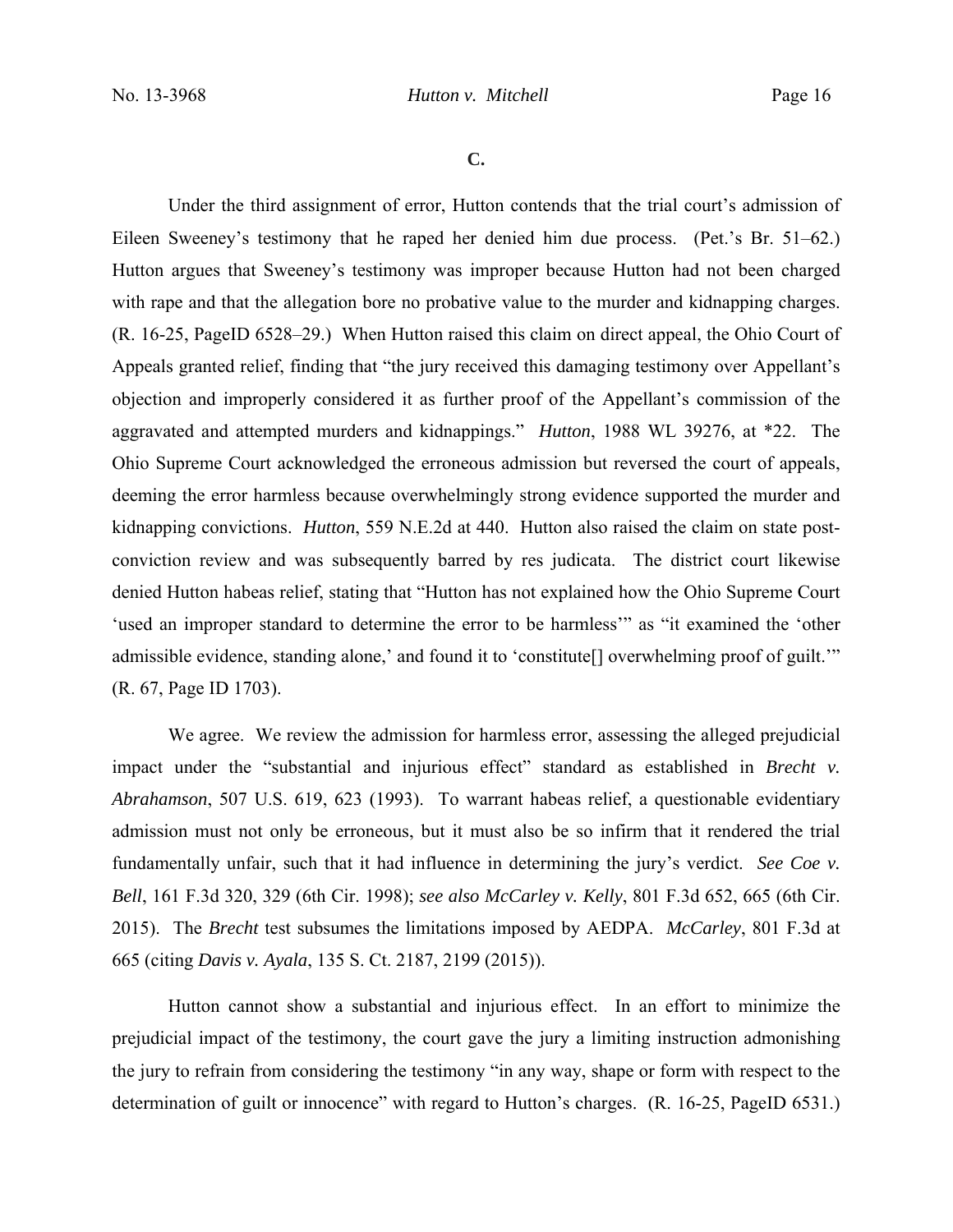Hutton has not indicated how the state's adjudication of the claim was contrary to clearly established law. Notwithstanding the rape testimony, the record still contains strong circumstantial evidence that connects Hutton to the crime, such that the erroneous admission likely did not determine the jury's verdict. *Cf*. *Ford v. Curtis*, 277 F.3d 806, 810–11 (6th Cir. 2002). Accordingly, the state court's disposition of the claim was neither unreasonable nor contrary to precedent. Hutton is not entitled to habeas relief on this ground.

#### **D.**

In Hutton's fourth assignment of error, Hutton contends that the prosecution violated *Brady v. Maryland*, 373 U.S. 83 (1963), by withholding statements made to the police by Bernard Holloway and Kim Lampkin. (Pet.'s Br. 62.) However, Hutton raised this claim for the first time in his petition for post-conviction review. (R. 60, Page ID 1339.) The district court accordingly determined that the claim related to Holloway and Lampkin was procedurally defaulted because it was not raised in the state courts. (R. 67, Page ID 1681.) Notwithstanding the default, the district court still reviewed the merits of the claim and found that Hutton failed to meet the first two prongs of the *Brady* test. (R. 67, Page ID 1681–82.)

 To overcome the default, Hutton had to establish cause and prejudice, which can be established by merely establishing the merits of his *Brady* claim. *See Strickler v. Greene*, 527 U.S. 263, 282 (1999) ("In this case, cause and prejudice parallel two of the three components of the alleged *Brady* violation itself.") To do so, Hutton must show that "(1) the evidence was favorable to him, (2) the prosecutor withheld the evidence, and (3) he suffered prejudice, which means that the suppressed evidence is material either to his conviction or his sentence." *Jones v. Bagley*, 696 F.3d 475, 486 (6th Cir. 2012) (citing *Strickler*, 527 U.S. at 280-82). Favorable evidence can only be "material" under *Brady* if a reasonable probability exists that, had the evidence been disclosed, the result of the proceeding would have been different. *Henness v. Bagley*, 644 F.3d 308, 324 (6th Cir. 2011) (quoting *Cone v. Bell*, 556 U.S. 449, 469–70 (2009)).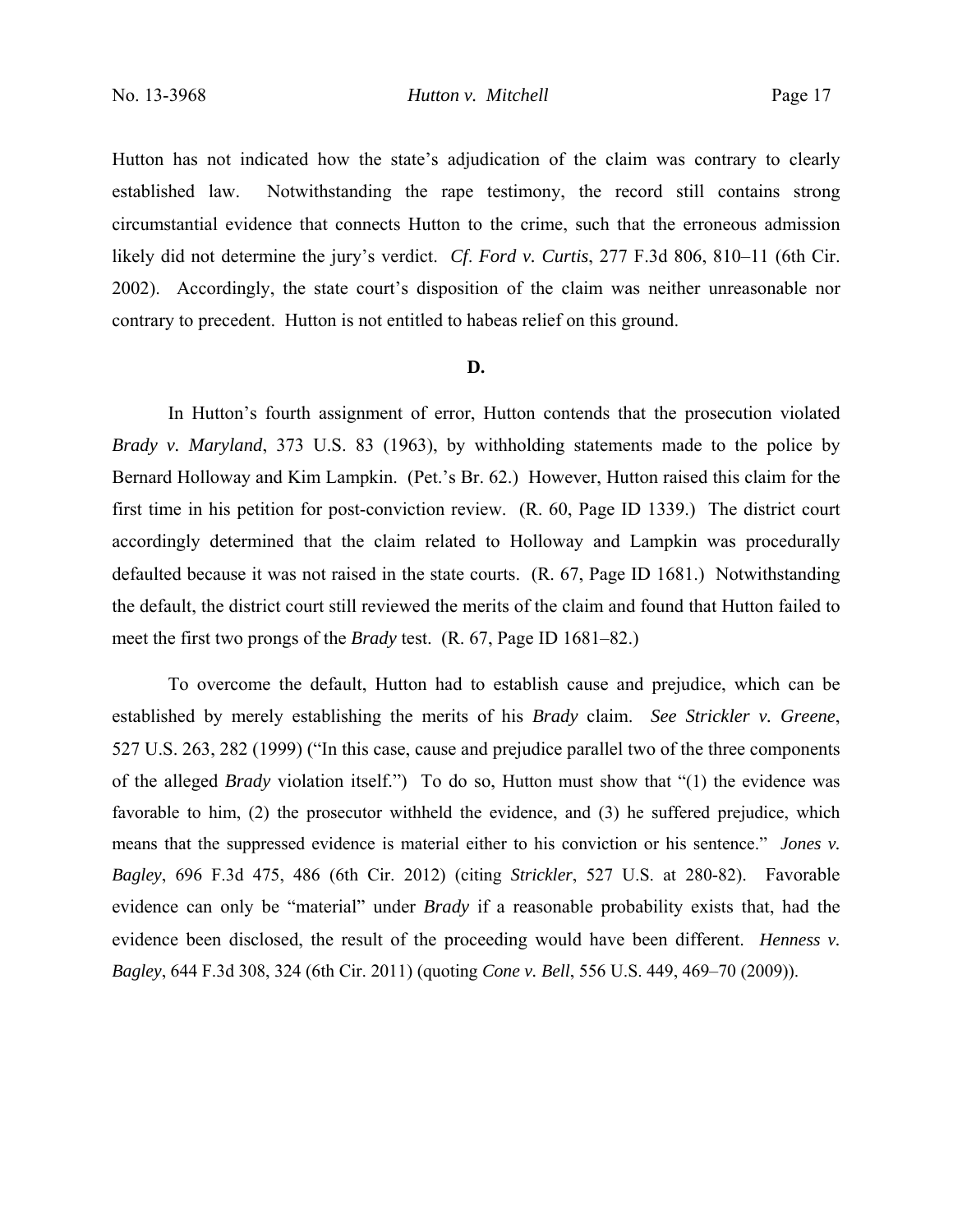#### **i. Holloway's Statement**

Holloway testified at trial that after Mitchell went missing, Hutton told Holloway that Mitchell and Simmons had been robbing numbers houses. In a withheld police report, Holloway mentioned only Simmons robbing the numbers houses.

Hutton contends that Holloway's withheld statement was material because Holloway "clearly implied in his trial testimony that Mr. Hutton told him about Mitchell and Simmons robbing the numbers house as a ruse to point suspicion for the murder towards the numbers people and away from himself." (Pet.'s Br. 64.) Hutton also argues that Holloway's withheld statement was a prior inconsistent statement that he could have used to impeach Holloway. However, neither statement would have "resulted in a markedly weaker case for the prosecution and a markedly stronger one for the defense." *Kyles v. Whitley*, 514 U.S. 419, 441 (1995). Holloway's statements made to police did not corroborate anything materially different from the testimony offered by Simmons, Jr. and Hutton, and the circumstantial evidence of the case. The record reveals that Holloway, in his testimony, primarily stated details about Hutton's visit to Holloway and Simmons' apartment, and Hutton's communication with Mitchell and Simmons, Jr. about the sewing machine, a matter about which Holloway knew little.

Further, even if cause was established by Holloway's two inconsistent statements as to who Hutton said was involved in the alleged robbery of a "numbers house," Hutton still cannot show how he was prejudiced. Holloway testified on direct examination that he had been convicted of a "[s]tate drug law violation." Consequently, credibility may have been an issue for him. *See Byrd v. Collins*, 209 F.3d 486, 502 (6th Cir. 2000) (identifying a criminal conviction resulting in incarceration for more than one year as impeachment evidence); Ohio Evid. R. 609(A). Moreover, to the extent that Holloway's testimony corroborated Simmons, Jr.'s testimony, that corroboration was limited to testimony about when Hutton visited Holloway's apartment before the shooting of Simmons, which Hutton acknowledged in his own testimony. Hutton cannot demonstrate that a different outcome would have resulted had the prosecution disclosed Holloway's statement to the police.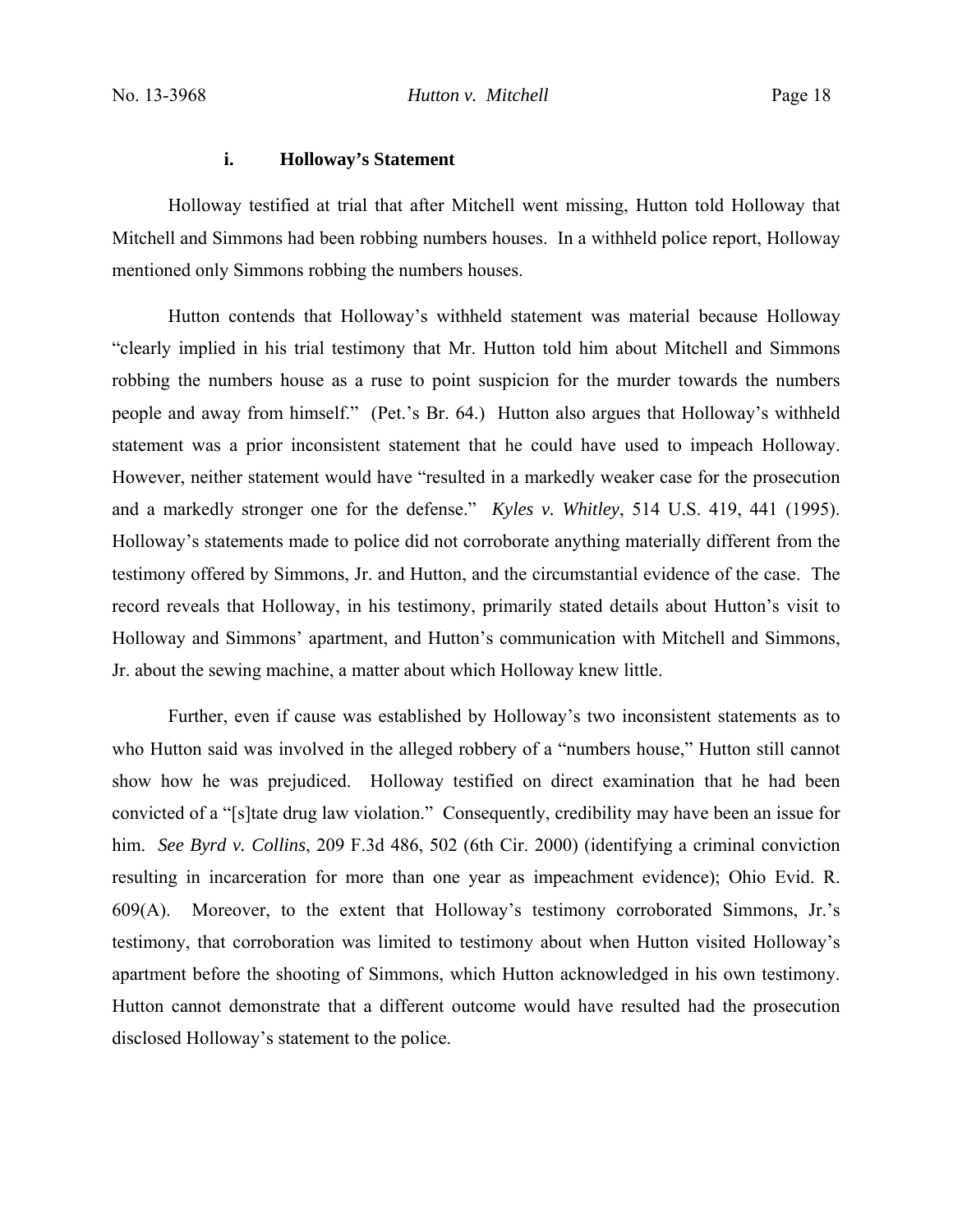## **ii. Lampkin's Statement**

At trial, Lampkin testified that she knew Hutton and that after Simmons was shot, she became scared of Hutton and moved away. In a police statement that the prosecution never gave to Hutton, however, Lampkin said that she did not know Hutton.

Hutton argues that Lampkin's withheld statement was important for impeachment purposes because in her testimony, she implied that she was afraid of Mr. Hutton. However, this material would not have made his case markedly stronger. Any potential impeachment of Lampkin would not have produced a different result. Therefore, the claim fails.

**E.**

Under Hutton's fifth assignment of error, Hutton contends that trial counsel was ineffective for failing to investigate and present available mitigation evidence. Specifically, he claims that his trial counsel was constitutionally ineffective during the guilt phase of the trial for failing to adequately consider and evaluate mitigating facts concerning (1) Hutton's neighbor, Allen Pollard; (2) Simmons, Sr.'s encounter with three men who were looking for Simmons, Jr. on the night of the shooting; (3) the likelihood of Simmons, Jr. owing money to a drug dealer at the time of the shooting due to his drug usage; and (4) information that the sewing machine belonged to Sharon Booker, and not Hutton's sister. He contends that further investigation would have changed the outcome of the trial.

Hutton raised the claim during the first state post-conviction proceedings, but the trial court applied res judicata as a procedural bar, reasoning that Hutton could have raised the claim on direct appeal but did not and therefore defaulted the claim. The trial court still reviewed the claim on its merits and found that he did not sufficiently demonstrate deficient performance under *Strickland*. The district court, on federal habeas corpus review, likewise imposed a procedural bar and found that the claim did not entitle Hutton to habeas relief. (R. 67 PageID  $1637 - 40.$ 

Under Ohio's res judicata doctrine, a defendant may not raise a claim in a post-conviction proceeding that either could have been or actually was fully litigated at trial or on direct appeal.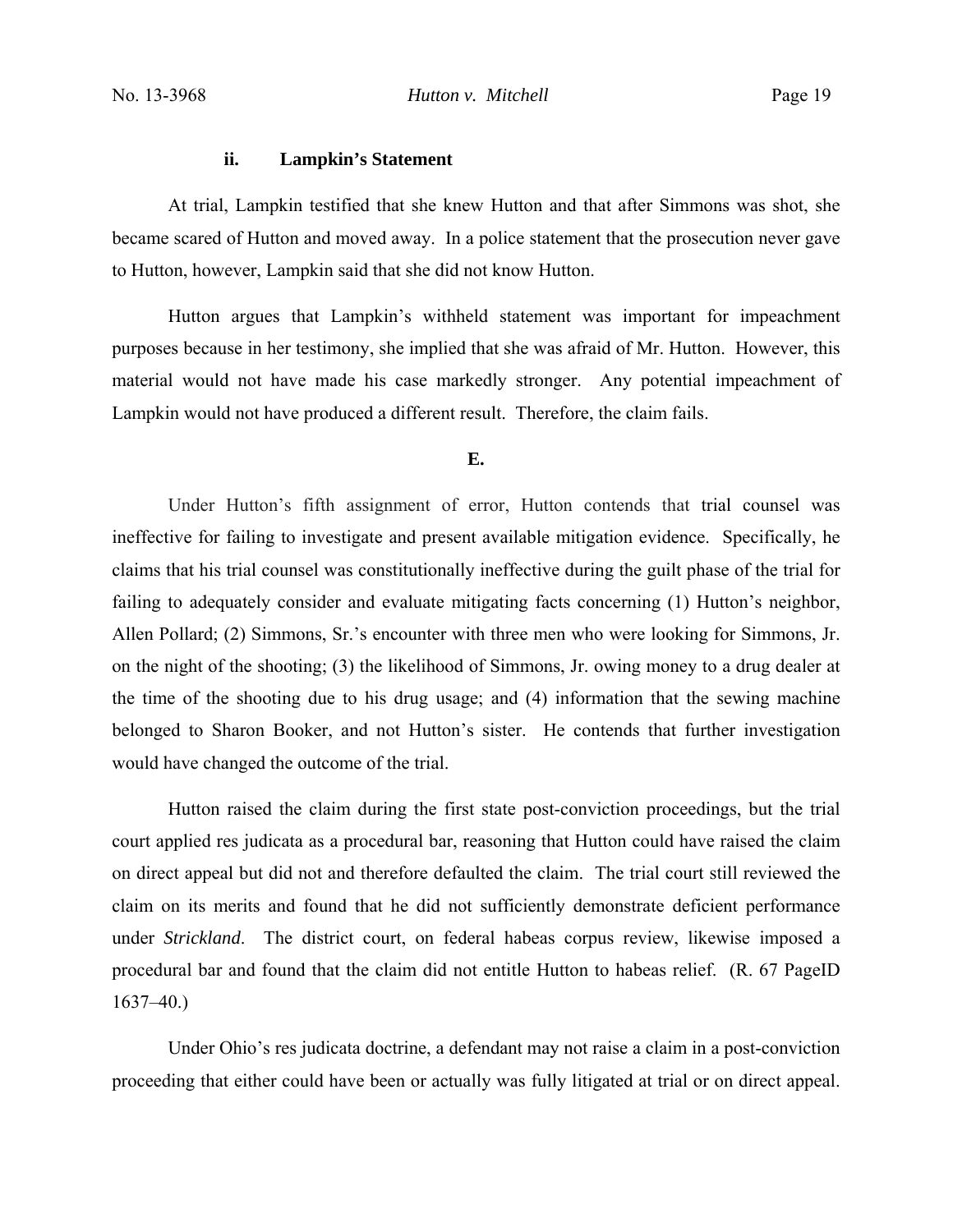*Hanna v. Ishee*, 694 F.3d 596, 614 (6th Cir. 2012). Ohio courts permit an exception where the defendant can establish an ineffective assistance of counsel claim based on references to evidence that are outside the record on direct appeal. *Id.*

Therefore, as with Hutton's other ineffective assistance claim, to overcome the procedural bar, Hutton must show deficient performance and prejudice, and that the state court's resolution of the claim was unreasonable. *Loza v. Mitchell*, 766 F.3d 466, 487 (6th Cir. 2014). First, concerning the alleged failure to interview Allen Pollard, the district court found that his testimony would have been cumulative of that offered at trial by his mother, Mary Pollard. (R. 67, PageID 1651.) Mary Pollard testified on the prosecution's behalf about events that occurred near her home on the night of the murder and how she was neighbors to Hutton and his mother. She also testified that after her husband left for work at midnight, she was upstairs in her room when she heard "a lot of knocking next door to me on the [side of the] Hutton's, like bamming on the door, bam, bam, bam." (R. 16-26, PageID 6927–28.) She testified that she heard a person yelling, "I'm shot. I'm shot." (R. 16-26, PageID 6929.) Then, as she described, someone began to knock on her door yelling, "I'm shot. I'm shot." (R. 16-26, PageID 6929.)

Although she testified that Allen was downstairs when the knocking started and that Allen reached the front door before she did, she made it clear that neither she nor Allen left the house. (*Id.*)Mary Pollard's testimony further revealed—in mitigating form—that Sam Simmons left her yard when he heard Hutton driving by and acted "[l]ike he was glad to see" him. (R. 16-26, PageID 6941–42.) It was reasonable for the court to find that Allen's account of what happened that night was no different from the account his mother provided in trial.

Second, Hutton claimed that his trial counsel was ineffective for failing to investigate information provided by Simmons, Sr. that three men visited his home and asked where they could find Simmons, Jr. (Pet.'s Br. 73.) However, Hutton fails to explain how Simmons, Sr.'s encounter with the three men was relevant to his defense or how his counsel's decision to not use it prejudiced him. (R. 67, PageID 1648.) Therefore, he fails to demonstrate deficient performance and prejudice. Nor can Hutton do so with respect to his claim that counsel should have investigated witnesses to establish that the sewing machine belonged to Sharon Booker. That fact was proved at trial by Hutton's testimony.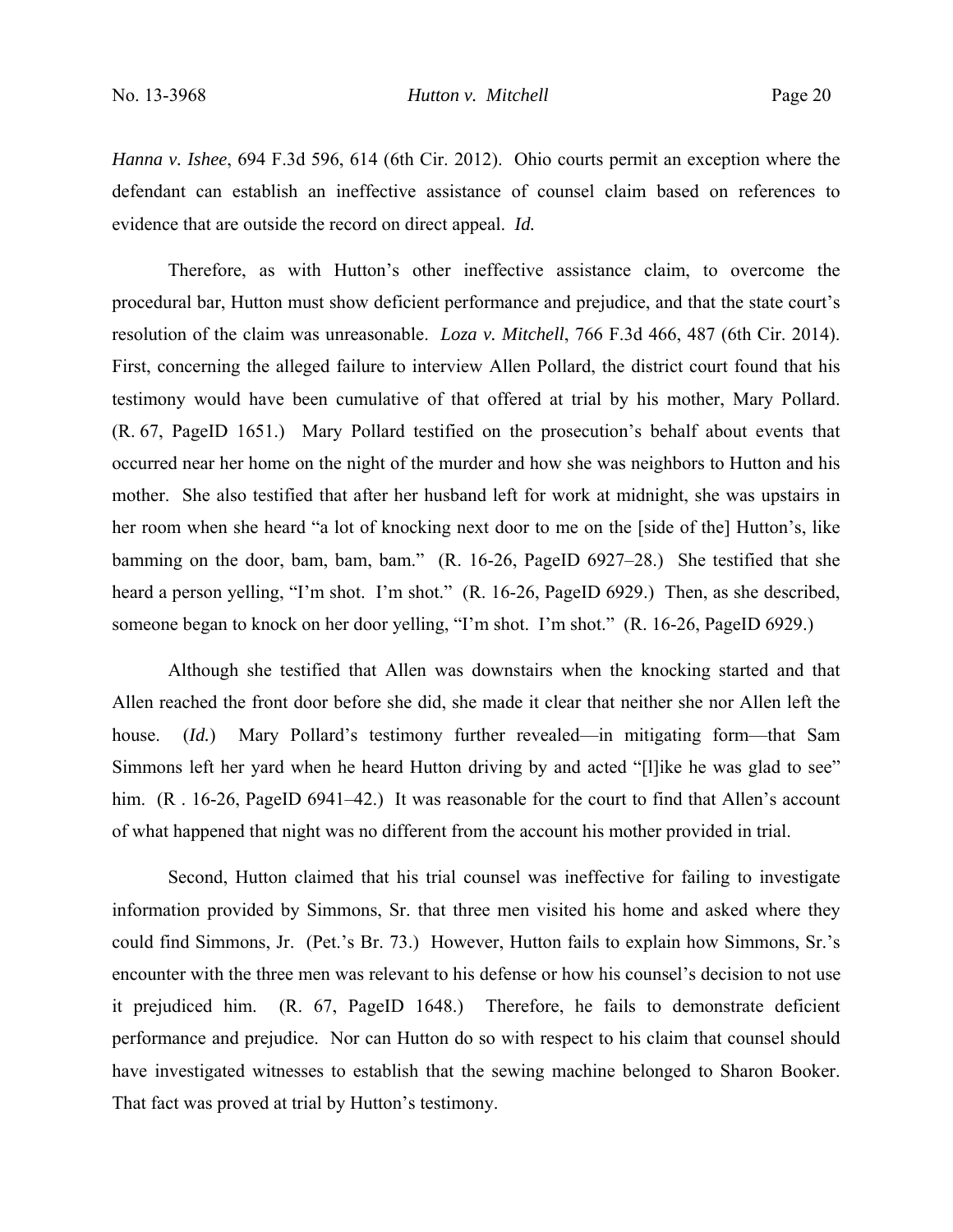Last, Hutton contends that trial counsel should have investigated Simmons, Jr.'s drug use and relationship with Mitchell. (Pet.'s Br. 74.) Despite Hutton's submission of four individual affidavits, the evidence presented at trial concerning Simmons, Jr.'s possible drug use was stronger. For instance, at trial, the jury heard testimony from the surgical resident who examined Simmons, Jr. in the emergency room after he was shot and who indicated that Simmons, Jr. was likely using drugs. (R. 67, PageID 1648–50.)

Therefore, each asserted claim fails to establish a claim for ineffective assistance of counsel. The state court's rejection of this claim was not contrary to clearly established law nor did it involve an unreasonable application of clearly established law.

### **F.**

 Last, Hutton contends that trial counsel was ineffective because counsel did not object to the prosecution's use of Hutton's juvenile record as well as the prosecution's reference to a prior homicide conviction that had been overturned. (Pet.'s Br. 77; R. 16-29, PageID 7751.) Because trial counsel did not object, the Ohio Supreme Court reviewed the claim for plain error and found that none existed. *Id*. The state supreme court first found that "the [juvenile] record was part of the [presentence report] and therefore subject to fair comment by the prosecutor. Merely reading excerpts from the [presentence report] to the jury was not objectionable." *Hutton*, 559 N.E.2d at 446. As such, the court did not find any ineffective assistance of counsel. *Id*. The court, however, found that the prosecutor's comments to the jury that the prior murder conviction had been reversed were improper because this evidence was not contained in the presentence report. *Id.* at 442. But the court did not address the claim that trial counsel was ineffective for failing to object to these comments.

On federal habeas corpus review, the district court denied the ineffective assistance claim, finding that the Ohio Supreme Court's resolution was neither unreasonable nor contrary to clearly established law. We agree. We have noted that "[b]ecause the decision to object in a particular instance is made in the strategic context of an entire trial, any single failure to object does not constitute error unless the information introduced 'is so prejudicial to a client that failure to object essentially defaults the case to the state."' *Hodge v. Haeberlin*, 579 F.3d 627,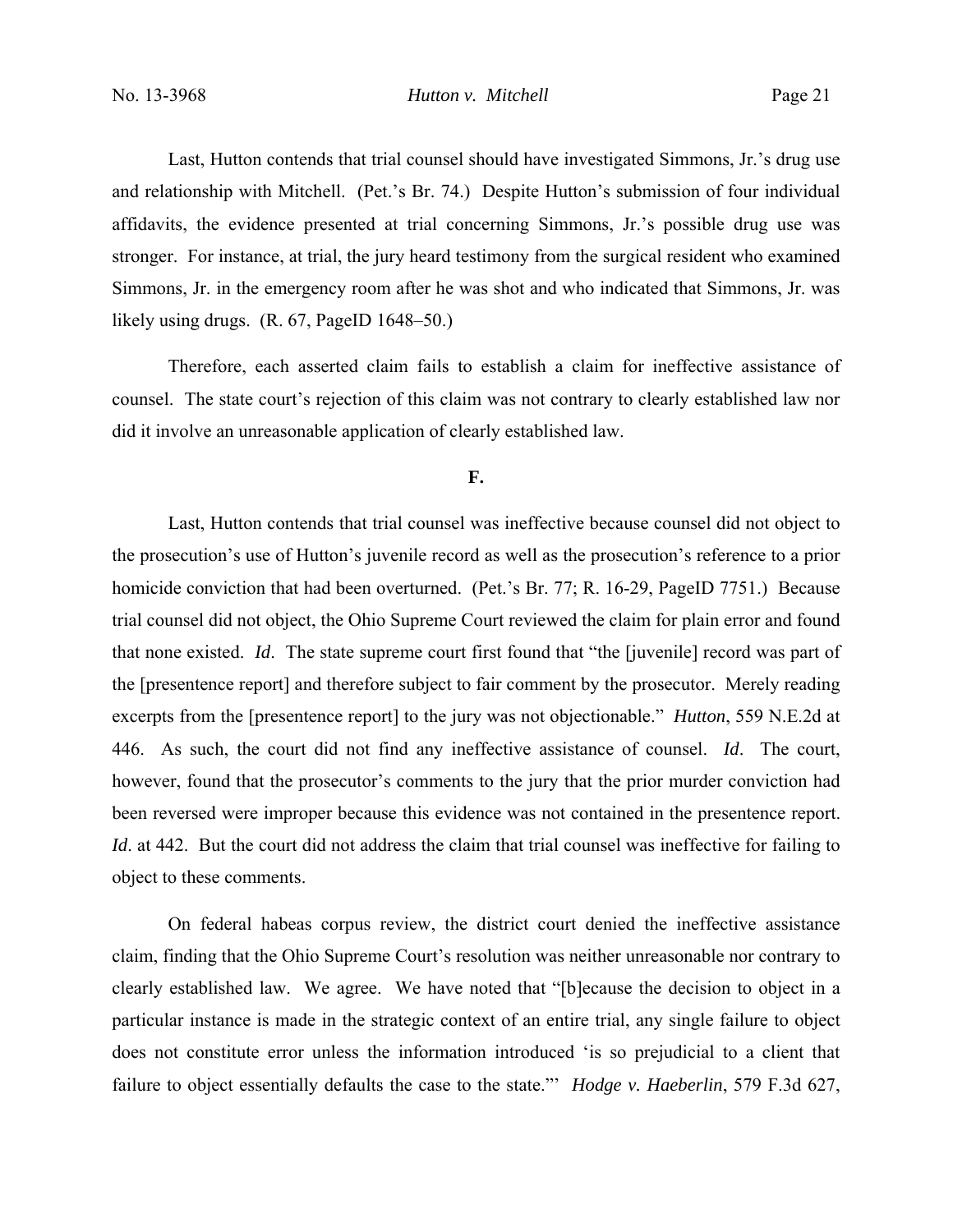649 (6th Cir. 2009). Although trial counsel did not object to the prosecutor's comments, he clarified in his closing argument which conviction had actually been overturned, and the circumstances giving rise to the charged offenses. (R. 16-29, PageID 7754–55.) As with the other ineffective assistance claims, Hutton cannot establish prejudice proving that, but for counsel's unprofessional errors, the result of the proceeding would have been different. *Darden v. Wainwright*, 477 U.S. 168, 184 (1986).

#### **III.**

 Accordingly, we **REVERSE** the judgment of the district court and **CONDITIONALLY GRANT** habeas relief based on the first assignment of error, rejecting the remainder. We **REMAND** the case to the district court with instructions to order Hutton's release from custody unless the state grants a new sentencing hearing within 180 days from the date that the mandate issues from this Court.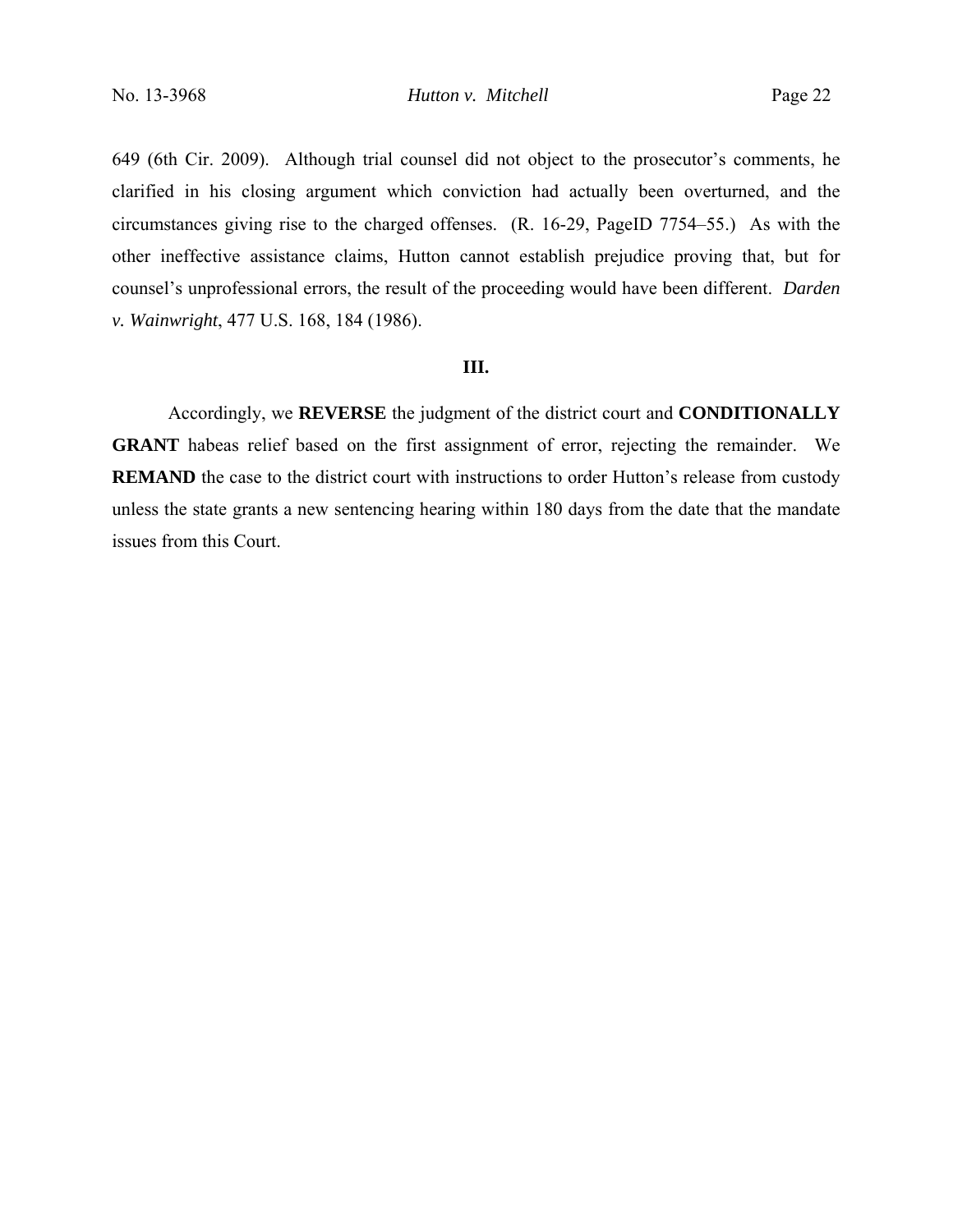## **CONCURRENCE**

 $\frac{1}{2}$ 

 $\frac{1}{2}$ 

 MERRITT, Circuit Judge, concurring. I do not agree with my colleagues' procedural ruling that the Eighth Amendment claim in this case has not been decided by the Ohio Supreme Court on the merits but rather is procedurally defaulted. My colleagues appear to believe that we cannot review the merits of this claim directly in habeas corpus—due to a procedural default that kept the Ohio Supreme Court from reviewing it on the merits. On page 10 of her opinion, Judge Donald says, "Hutton defaulted this claim." Judge Rogers makes the same statement in the first paragraph of his dissenting opinion. My reasoning is that the Eighth Amendment claim, although not presented by Hutton's ineffective appellate counsel on direct appeal, was clearly and persuasively presented by three dissenting members of the Ohio Supreme Court. The full Ohio Supreme Court had clear notice of the issue. The habeas law on this subject appears to be that a state court is "presumed" to decide the merits of a federal issue when, as here, it has indisputable notice of the question explained by three members as decisive. In these circumstances, the state court cannot be regarded as not having ruled on the merits when it remains silent. In this case silence speaks volumes. The Supreme Court has held many times that

when a state court issues an order that summarily rejects without discussion *all* the claims raised by a defendant, including a federal claim that the defendant subsequently presses in a federal habeas proceeding, the federal habeas court must presume (subject to rebuttal) that the federal claim was adjudicated on the merits.

*Johnson v. Williams*, 133 S. Ct. 1088, 1091 (2013) (citing *Harrington v. Richter*, 562 U.S. 86, 98-99 (2011)). If we are to adhere to *Johnson* and *Richter*, it makes no sense at all to create additional hurdles for Hutton to jump by ruling that the Ohio Supreme Court did not rule on the Eighth Amendment issue that three dissenting justices discussed at length as an obvious constitutional error. Although it is unclear why the Ohio Supreme Court majority did not respond to the dissenting justices' very clear, constitutional argument, it is clear, as the court acknowledged in a subsequent opinion in 2003, that the point was before the court. In upholding the death penalty, the majority simply chose to remain silent on the issue in order to avoid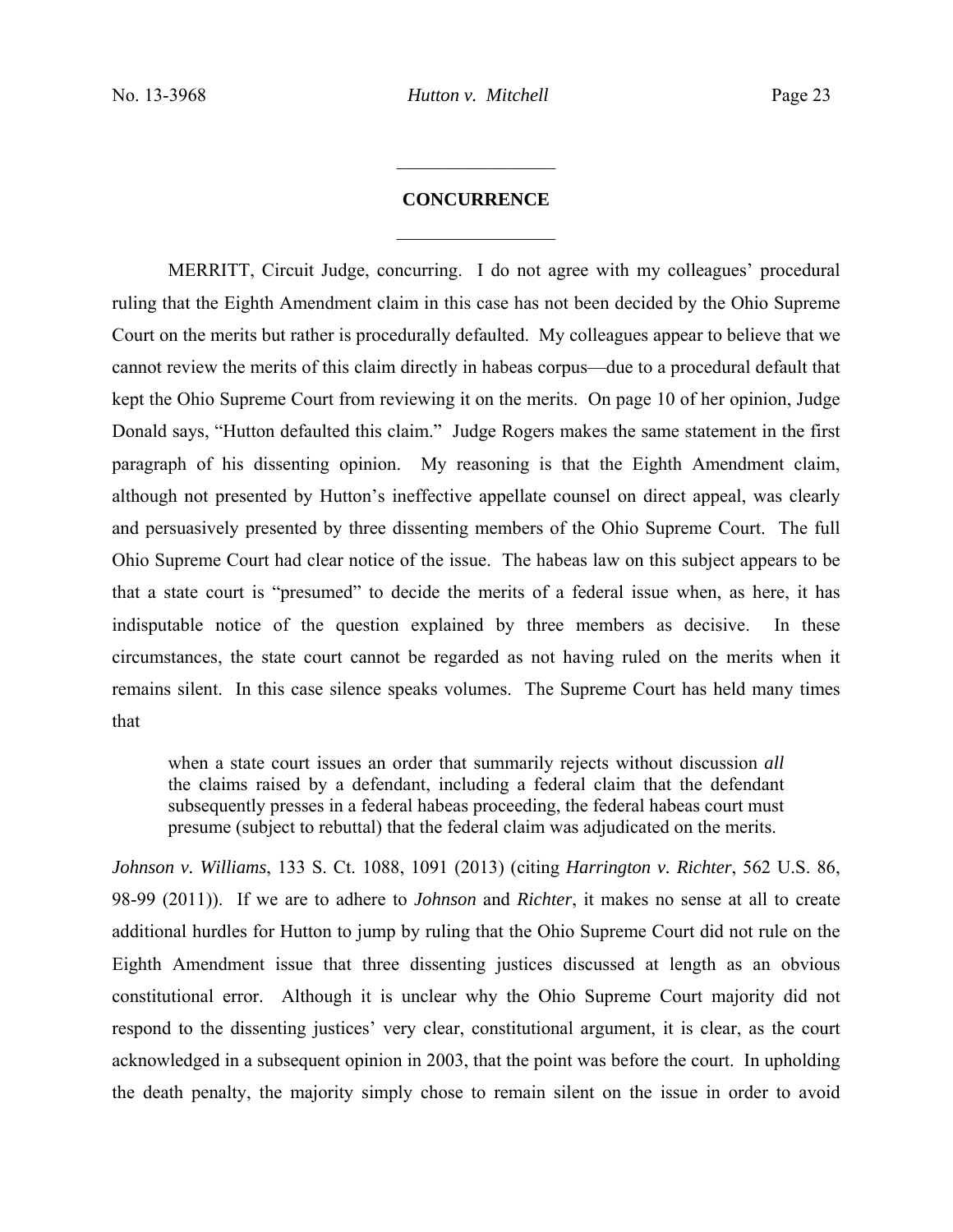reversing the death penalty. Therefore, we must assume that the Ohio Supreme Court was aware of the issue and ruled against Hutton on the Eighth Amendment issue.

#### **I. Hutton's Penalty Phase Invalid under Eighth Amendment**

 Three dissenting justices on the Ohio Supreme Court said that the imposition of the death penalty in this case is clearly unconstitutional under the Eighth Amendment and that the issue must be reached and decided. Of the seven members of the Ohio Supreme Court when the case was decided on direct appeal in 1990, three wrote an opinion upholding the death penalty in Hutton's case, one concurred in the result, and three dissented. The three dissenters wrote that the imposition of the death penalty here clearly violated the basic doctrinal requirement of *Gregg v. Georgia*, 428 U.S. 153, 196 (1976), that specific "aggravators" be present in the case and explicitly defined by the trial court and explained to the jury as the aggravating factors to be weighed by the jury against mitigating evidence.

 After ruling the death penalty unconstitutional in *Furman v. Georgia*, 408 U.S. 238 (1972), the Supreme Court in *Gregg* reconsidered and required a capital sentencing system in which the jury must find "aggravating" factors in addition to simple murder and in which the trial court *must instruct the jury as to the process of weighing specific aggravators against mitigating evidence*.<sup>1</sup> The dissenting justices in Hutton's case noted that there were no such qualifying aggravator-mitigator instructions at Hutton's capital sentencing trial and that the capital sentencing proceeding clearly violated constitutional standards:

Without any instruction [at sentencing] defining "aggravating circumstances," the jury was left "with untrammeled discretion to impose or withhold the death penalty." *Gregg v. Georgia* (1976), 428 U.S. 153, 196, at fn. 47, 96 S. Ct. 2909, 2936, at fn. 47, 49 L. Ed. 2d 859. This, the United States Constitution forbids.

*State v. Hutton*, 559 N.E.2d 432, 449 (1990).

<sup>&</sup>lt;u>1</u> <sup>1</sup>The finding of the here-undefined aggravators must be made by the jurors, not by the court or the prosecutor. The Supreme Court has subsequently held that this jury requirement includes the finding that the found aggravators outweigh the mitigators. *Hurst v. Florida*, 136 S. Ct. 616 (2016). This entire process did not occur in the trial in this case in 1986 — in part because apparently neither defense counsel nor the trial judge understood the basic Eighth Amendment "aggravator" requirement for imposing capital punishment.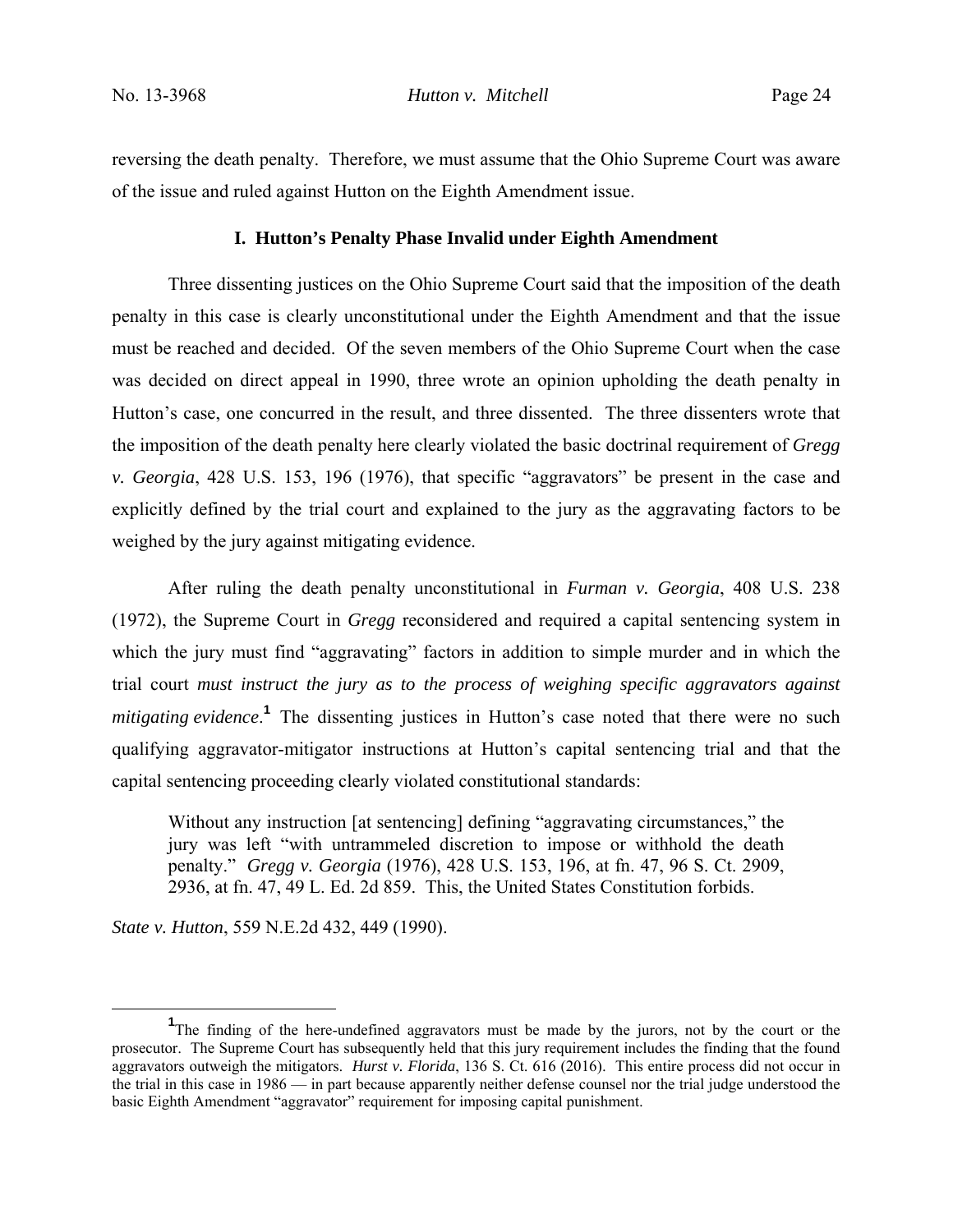The three dissenters explained the situation at trial as follows:

The trial court's instructions to the jury correctly explained that the jury was required to weigh the aggravating circumstances against the mitigating factors, and could impose a sentence of death only if the aggravating circumstances outweighed the mitigating factors. Unfortunately, the court failed to tell the jury what the "aggravating circumstances" were.

….

No jury (or anyone else) can weigh aggravating circumstances against mitigating factors without knowing what the aggravating circumstances are. This weighing process is the very purpose of the sentencing phase of a capital trial.

*Id*. at 448-49.

 The three dissenting justices also found that "defendant's counsel did not object at trial" to this constitutional error, an error that was so obvious after the *Gregg* case that the justices found it to be "plain error" on the part of counsel and the lower court. As stated above, the three justices who joined the single justice concurring in the result to make a majority simply did not discuss this Eighth Amendment issue at all. They simply remained silent on the issue. Although the majority did discuss ineffective assistance of counsel on several other points, they avoided any discussion of whether trial counsel should have raised this issue that the dissenters viewed as so obvious as to be "plain error." Under such circumstances, we must presume that the majority of the Ohio court rejected the Eighth Amendment issue 4-3.

 In the Ohio Supreme Court's second opinion delivered in 2003 after a remand, it clearly mentioned the fact that the trial court failed to define the "aggravating circumstances" and itself suggested the possibility of "plain error." But then instead of deciding the Eighth Amendment question based on plain error, as found by their dissenting colleagues in the earlier opinion, the Ohio Supreme Court again simply did not discuss the question further. It immediately shifted its focus and treated the constitutional problem as a Sixth Amendment issue of ineffective assistance of counsel. Skipping over the Eighth Amendment issue that the three dissenting justices had decided in favor of Hutton, the Ohio Supreme Court simply concluded without elaboration: "Failure to raise the waived instructional issue was not deficient performance constituting ineffective assistance of counsel." *State v. Hutton*, 797 N.E.2d 948, 959 (2003).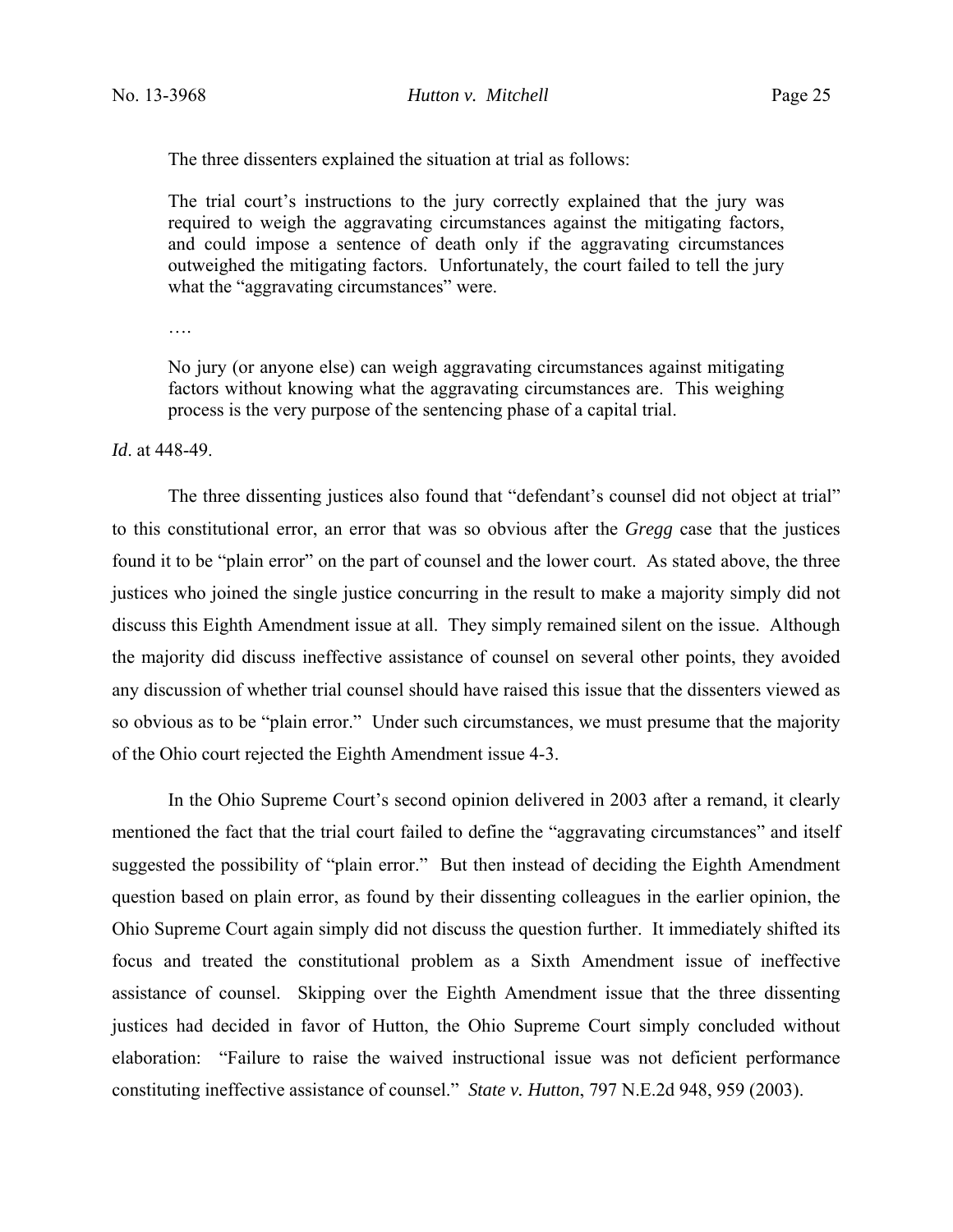#### **II. Ineffective Assistance of Counsel**

 Federal judges should not go out of their way to foreclose and prevent themselves from reaching the merits of a constitutional issue that must be decided in favor of the accused if reached—especially in a death case. That is the case here. No one can claim here that Hutton did receive a fair trial, as the dissenting Ohio justices make clear. If federal judges are going to stretch their minds a bit, it should be in favor of reaching the merits so that they make sure that justice is done. But if Hutton's Eighth Amendment claim was procedurally defaulted in the state court, I would find, unlike my colleagues, that he suffered ineffective assistance of counsel by both trial and appellate counsel so as to overcome the default. I would also necessarily find that Hutton's independent claim of ineffective assistance of counsel is meritorious.

Under *Strickland v. Washington*, 466 U.S. 668, 687-88 (1984), Hutton's counsel "fell below an objective standard of reasonableness," and "the deficient performance prejudiced the defense" when trial counsel failed to identify and object to the faulty jury instruction during the penalty phase. It is undisputed that the failure to give the omitted instruction was error and the error was recognized by three of the Ohio Supreme Court justices as plain error. I would find defense counsel's failure to object in this circumstance, more than ten years after the Supreme Court's opinion on aggravators in *Gregg v. Georgia*, to constitute ineffective assistance of counsel. As for appellate counsel, the contention that the Eighth Amendment issue arising from the failure to give the instruction on aggravating circumstances was not equal to or stronger than the issues actually raised by appellate counsel on direct appeal is without merit as confirmed by the issue serving as the sole basis for the dissent by the three Ohio Supreme Court justices. There can be no dispute that Hutton was prejudiced by the ineffectiveness. Hutton has therefore clearly demonstrated cause and prejudice through ineffective assistance of counsel to excuse any default on the Eighth Amendment issue. This may also amount to a due process error but, as described above, the "untrammeled discretion" of the jury during its weighing of aggravators and mitigators allowed the jury to impose the death penalty in violation of the Eighth Amendment.

I would also find along with Judge Donald that a miscarriage of justice would occur if any procedural default were not excused and we failed to reach the merits of Hutton's Eighth Amendment claim. The Supreme Court has stated that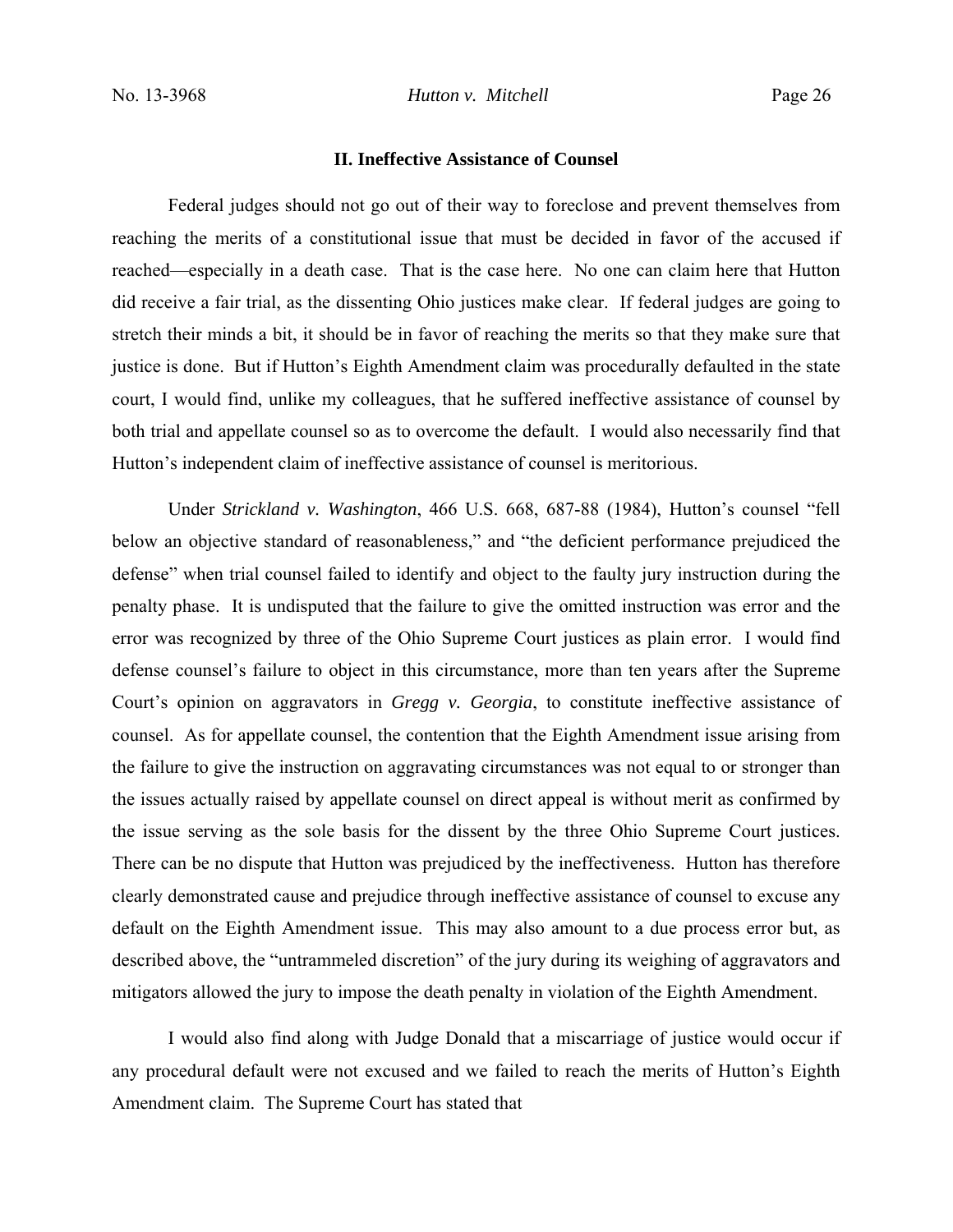in all cases in which a state prisoner has defaulted his federal claim in state court pursuant to an independent and adequate state procedural rule, federal habeas corpus review of the claim is barred unless the prisoner can demonstrate cause for the default and actual prejudice as a result of the alleged violation of federal law; or demonstrate that the failure to consider the claims will result in a fundamental miscarriage of justice.

*Lundgren v. Mitchell*, 440 F.3d 754, 763 (6th Cir. 2006) (quoting *Coleman v. Thompson*, 501 U.S. 722, 749 (1991)). Hutton had a constitutional right to have a jury weigh the two statutory aggravators against the mitigators. By omitting the instruction on the proper aggravators to be considered, the trial court allowed the jury unfettered discretion and violated Hutton's Eighth Amendment right. There is a reasonable likelihood that the result of the penalty phase would have been different had the jury been properly instructed. To allow the death sentence to be carried out when a crucial part of the procedure for choosing between life and death was omitted would be a serious miscarriage of justice.

Now twenty-five years later when Hutton makes the argument on both the Eighth and Sixth Amendment issues, the state, as well as our dissenting colleague, falls back on procedural default and AEDPA to avoid the merits. In my view, the argument of the dissenting justices of the Ohio Supreme Court, and the full court's rejection of it, should not block a federal court in habeas from reaching and deciding the merits of the issues in this capital case. And when we reach the merits, there is only one answer. The trial was unconstitutional, as the dissenting justices found.

 I would issue the writ of habeas corpus for these reasons and give the state an opportunity to retry the sentencing phase of the case. But now 30 years after the crime and the beginning of Hutton's incarceration, I do not believe it would be constitutional under the Eighth Amendment's standard of "evolving standards of decency that mark the progress of a maturing society" to impose the death penalty. *Trop v. Dulles*, 356 U.S. 86, 100-01 (1958). The reimposition of the death penalty 30 years later is certainly "unusual," if not unique, and death is different in kind from any other punishment.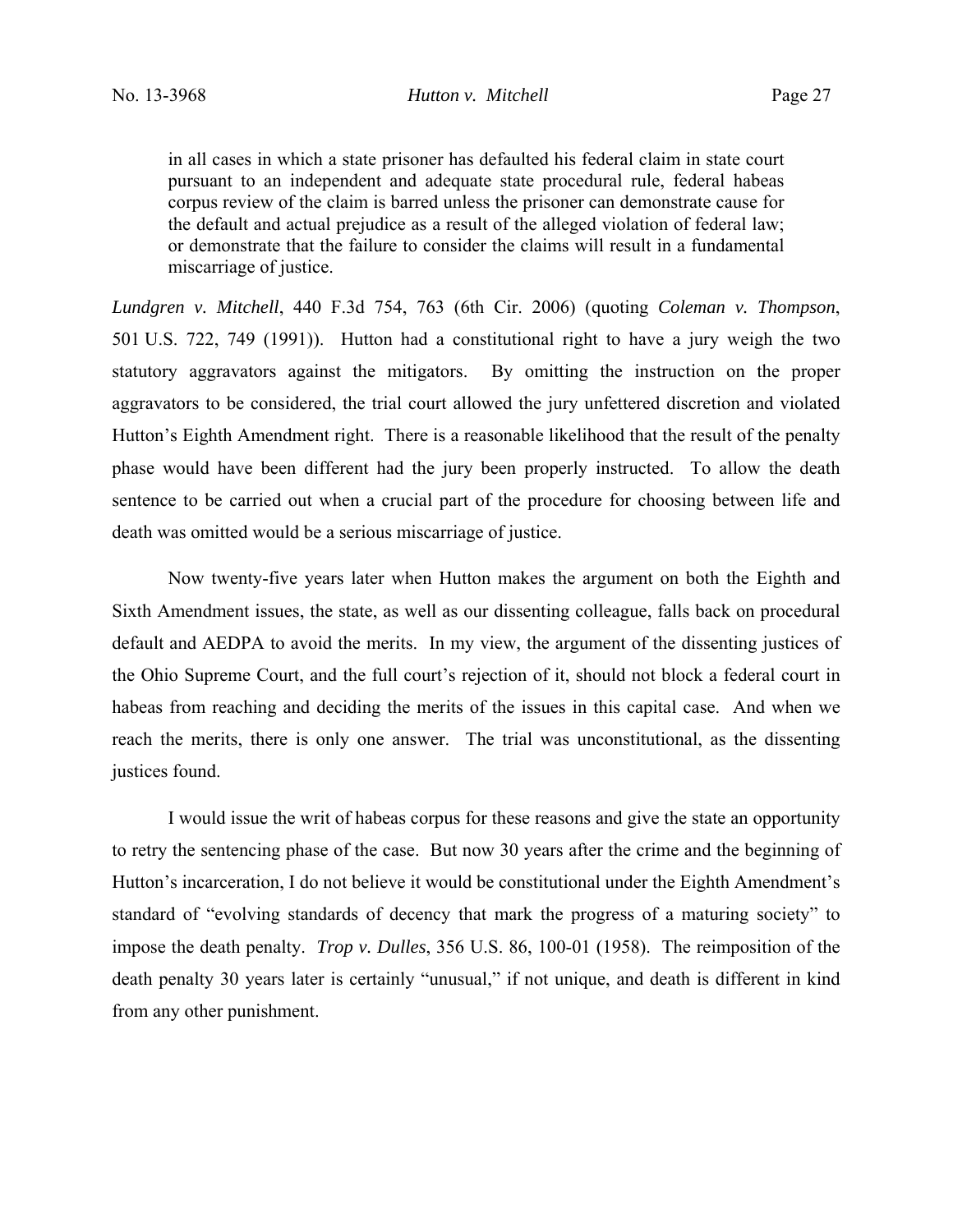# **DISSENTING IN PART**   $\mathcal{L}_\text{max}$  , where  $\mathcal{L}_\text{max}$  , we have the set of  $\mathcal{L}_\text{max}$

 $\mathcal{L}_\text{max}$  , where  $\mathcal{L}_\text{max}$  , we have the set of  $\mathcal{L}_\text{max}$ 

 ROGERS, dissenting in part. Percy Hutton's jury-instructions claim is procedurally defaulted, as it was not raised on direct appeal in the state courts. Hutton concedes as much.**<sup>1</sup>** Review of that claim is possible, then, only by finding cause and prejudice for the default (which the lead opinion does not do), or by stretching the narrow "fundamental miscarriage of justice" exception far beyond its proper bounds (which the majority does). Not only does that exception to procedural default not apply in this case, but Hutton never even raised the exception in the district court or on appeal, waiving the argument in that court and in this one. The procedural rules that constrain federal-court oversight of state criminal proceedings should not be so lightly brushed aside.

 Federal courts generally do not entertain claims that are procedurally barred by an "independent and adequate state procedural rule" unless a valid "cause" excuses the default. *Coleman v. Thompson*, 501 U.S. 722, 750 (1991). Throughout federal and state post-conviction litigation, Hutton has given only one reason for his failure to present the jury-instructions claim on direct appeal: ineffective assistance of appellate counsel. The ineffective-assistance claim is premised on appellate counsel's failure to raise the jury-instructions issue and trial counsel's purported ineffectiveness for failing to object to the instructions. As the lead opinion concludes, however, the ineffective-assistance claim warrants no relief, *see* Lead Op. *ante* at 15–16, and so that claim cannot excuse Hutton's default.**<sup>2</sup>**

<sup>&</sup>lt;u>1</u> <sup>1</sup>Judge Merritt contends that there was no procedural default because the Ohio Supreme Court's silence on Hutton's claim is a ruling on the merits. Even if the Ohio Supreme Court's deciding on the merits somehow means there was no default by Hutton, this court cannot presume that the state-court majority dismissed the claim on the merits just because three dissenting justices discussed the claim, when Hutton did not even raise the claim on his direct appeal to the state court. Furthermore, even if such a presumption were appropriate, it would be overcome in this case. As the lead opinion notes, the state-court majority expressly stated it was *not considering the merits* of Hutton's jury-instructions claim. *See State v. Hutton*, 559 N.E.2d 432, 437 n.1 (Ohio 1990).

<sup>&</sup>lt;sup>2</sup>Judge Merritt states that Hutton "suffered ineffective assistance of counsel by both trial and appellate counsel so as to overcome the default." Merritt Op. *ante* at 4. Even if defense counsel prejudiced Hutton by deficiently failing to object to the jury instruction during the penalty phase of trial, the lead opinion correctly concludes that appellate counsel's failing to raise an ineffective-assistance claim based on this failure was not deficient, *see* Lead Op. *ante* at 16. The Ohio Court of Appeals reversed the judgment on five of appellate counsel's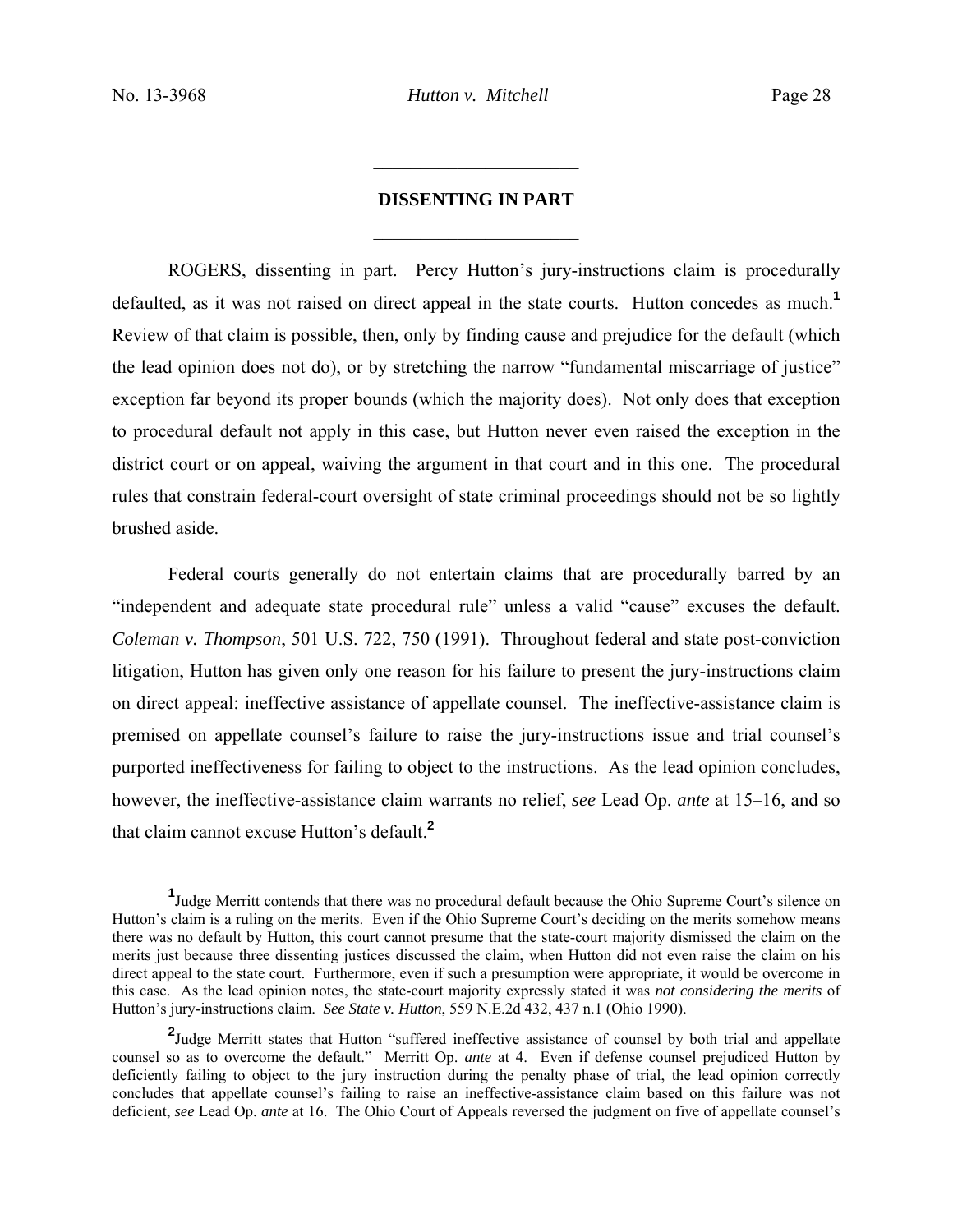That leaves one possible ground for reviewing the merits of Hutton's jury-instructions claim: the so-called fundamental-miscarriage-of-justice exception to procedural default, an argument that Hutton has waived. The exception is a narrow one, applying only in "extraordinary case[s]." *Gibbs v. United States*, 655 F.3d 473, 477 (6th Cir. 2011) (quoting *Murray v. Carrier*, 477 U.S. 478, 496 (1986)). To obtain a merits review of a constitutional claim, a petitioner asserting this exception must generally show that an "alleged constitutional error has resulted in the conviction of one who is actually innocent of the underlying offense." *Dretke v. Haley*, 541 U.S. 386, 388 (2004) (citing *Murray*, 477 U.S. 478; *Sawyer v. Whitley*, 505 U.S. 333 (1992)). In addition to cases involving factual innocence, the exception has been applied in the capital sentencing process, but only to the small subset of cases where a habeas "petitioner has shown by clear and convincing evidence that but for constitutional error, no reasonable juror would find him eligible for the death penalty under [state] law." *Sawyer*, 505 U.S. at 348. In such a case, the petitioner can be said to be "innocent" of the death penalty, even if he is factually guilty of the capital crime. But Hutton has never argued, in this court or in the district court, that he is ineligible for the death penalty. He has therefore unquestionably waived the issue. Hutton's decision not to raise the argument at any point in federal litigation prevents us from analyzing whether he satisfies the fundamental-miscarriage-of-justice exception. *See Kuhn v. Washtenaw Cty.*, 709 F.3d 612, 624 (6th Cir. 2013); *see also Foster v. Michigan*, 573 F. App'x 377, 392–93 (6th Cir. 2014).

 In any event, Hutton had good reason not to argue that exception. Any argument concerning the fundamental-miscarriage-of-justice exception would have been a losing one, as a jury would have been authorized to impose the death penalty if the jury instructions had correctly defined "aggravating circumstances." The proper inquiry is not whether a defendant is eligible for the death penalty even with the alleged error. *Compare* Lead Op. *ante* at 14–15. The exception instead focuses on what would have happened if no error had occurred. The *Sawyer*  Court used the phrase "but for constitutional error," *Sawyer*, 505 U.S. at 348, a phrase that

assignments of error. *State v. Hutton*, No. 51704, 1988 WL 39276, at \*6 (Ohio Ct. App. Apr. 28, 1988), *rev'd*, 559 N.E.2d 432 (Ohio 1990). It cannot be that under these circumstances appellate counsel's failure to raise one other colorable issue amounts to conduct that is so woefully inadequate as to constitute ineffective assistance. Furthermore, a court must evaluate the objective reasonableness of counsel's conduct without "the distorting effects of hindsight." *Strickland v. Washington*, 466 U.S. 668, 689 (1984).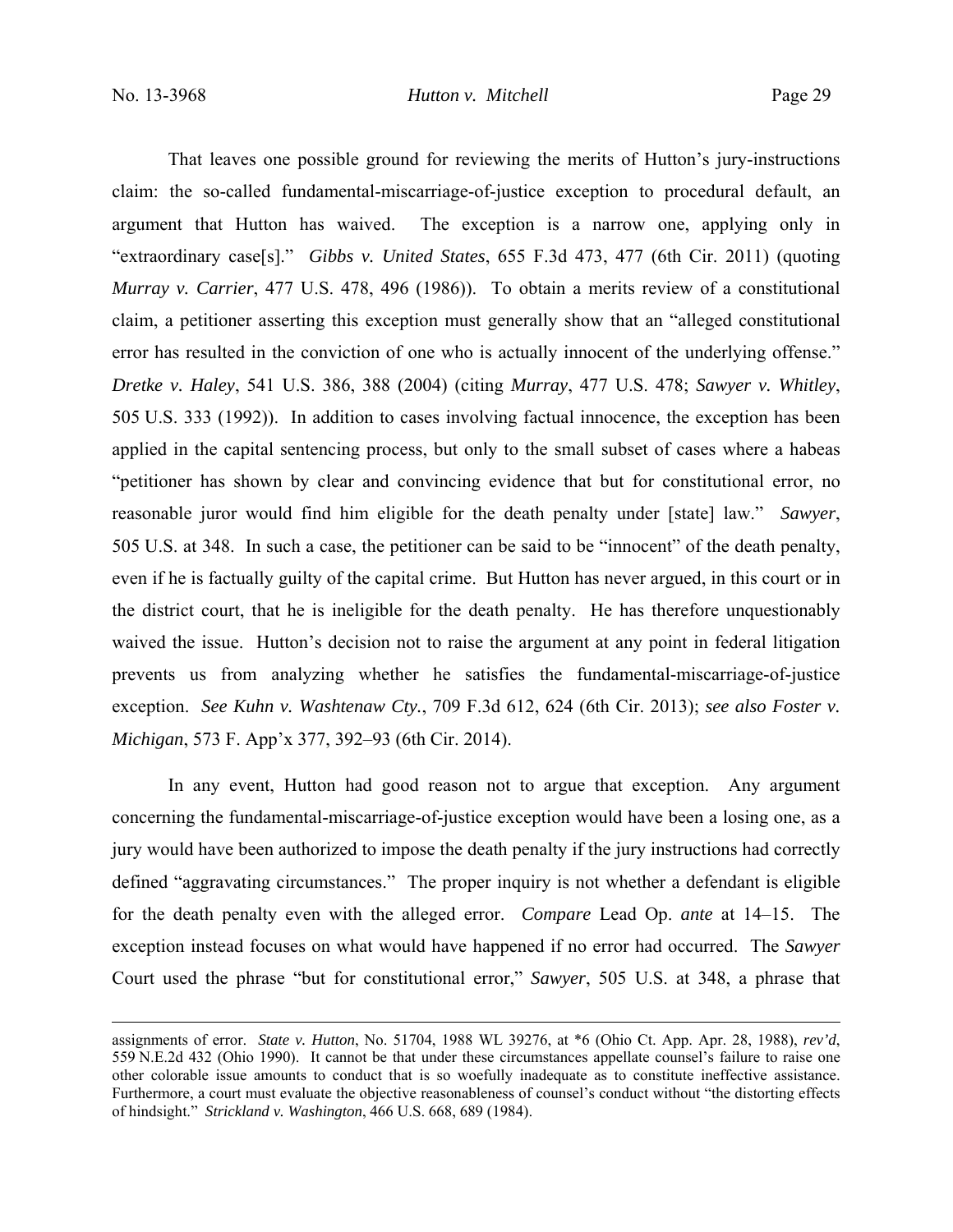requires courts to ask whether, assuming that no error had occurred, a jury would have been authorized by state law to impose the death penalty.**<sup>3</sup>** In applying that standard, *Sawyer* thus analyzed whether evidence that the state should have furnished to the defendant would have prevented the jury from finding either of the necessary conditions for imposing the death penalty—that the defendant was guilty of the crime and that one or more aggravating circumstances applied. *See id.* at 349–50.

 Hutton's eligibility for the death penalty is indisputable. A defendant becomes deatheligible in Ohio when the jury convicts him of a capital murder count with an attached "specification," as that is the point at which the death penalty is placed on the table. *See Wilson v. Mitchell*, 498 F.3d 491, 495 & n.2 (6th Cir. 2007). "Imposition of the death penalty for aggravated murder is precluded unless one or more [statutorily defined specifications] is specified in the indictment . . . and proved beyond a reasonable doubt." Ohio Rev. Code § 2929.04(A). A specification is an "eligibility factor" that satisfies the Eighth Amendment's narrowing requirement. *Wilson*, 498 F.3d at 505; *see also Brown v. Sanders*, 546 U.S. 212, 216 (2006). In this case, the jury found two such factors—mass murder and felony murder—in the process of convicting Hutton of two counts of aggravated murder. Both factors were included in the indictment. That rendered Hutton eligible for the death penalty.

As there is no question about the validity of the two specifications, any error in the *penalty-phase* jury instructions did not affect Hutton's eligibility for the death penalty. The weighing of aggravating circumstances against mitigating evidence does not relate to eligibility. "Once the narrowing requirement has been satisfied, the sentencer is called upon to determine whether a defendant thus found eligible for the death penalty should in fact receive it." *Sanders*, 546 U.S. at 216*.* At sentencing, the jury thus weighs the aggravating circumstances that "the offender was found guilty of committing" against the mitigating evidence. *See* Ohio Rev. Code § 2929.03(D)(2). (The mass murder and felony murder specifications in Hutton's indictment doubled as aggravating circumstances for sentencing purposes. *See id.* § 2929.04(A)(5), (7).)

**<sup>3</sup>** <sup>3</sup>The Supreme Court in *Sawyer* also endorsed an Eleventh Circuit decision that stated the same test in different words. That formulation required a petitioner to "show that absent the alleged constitutional error, the jury would have lacked the discretion to impose the death penalty." *Sawyer*, 505 U.S. at 347 n.15 (quoting *Johnson v. Singletary*, 938 F.2d 1166, 1183 (11th Cir. 1991) (en banc)).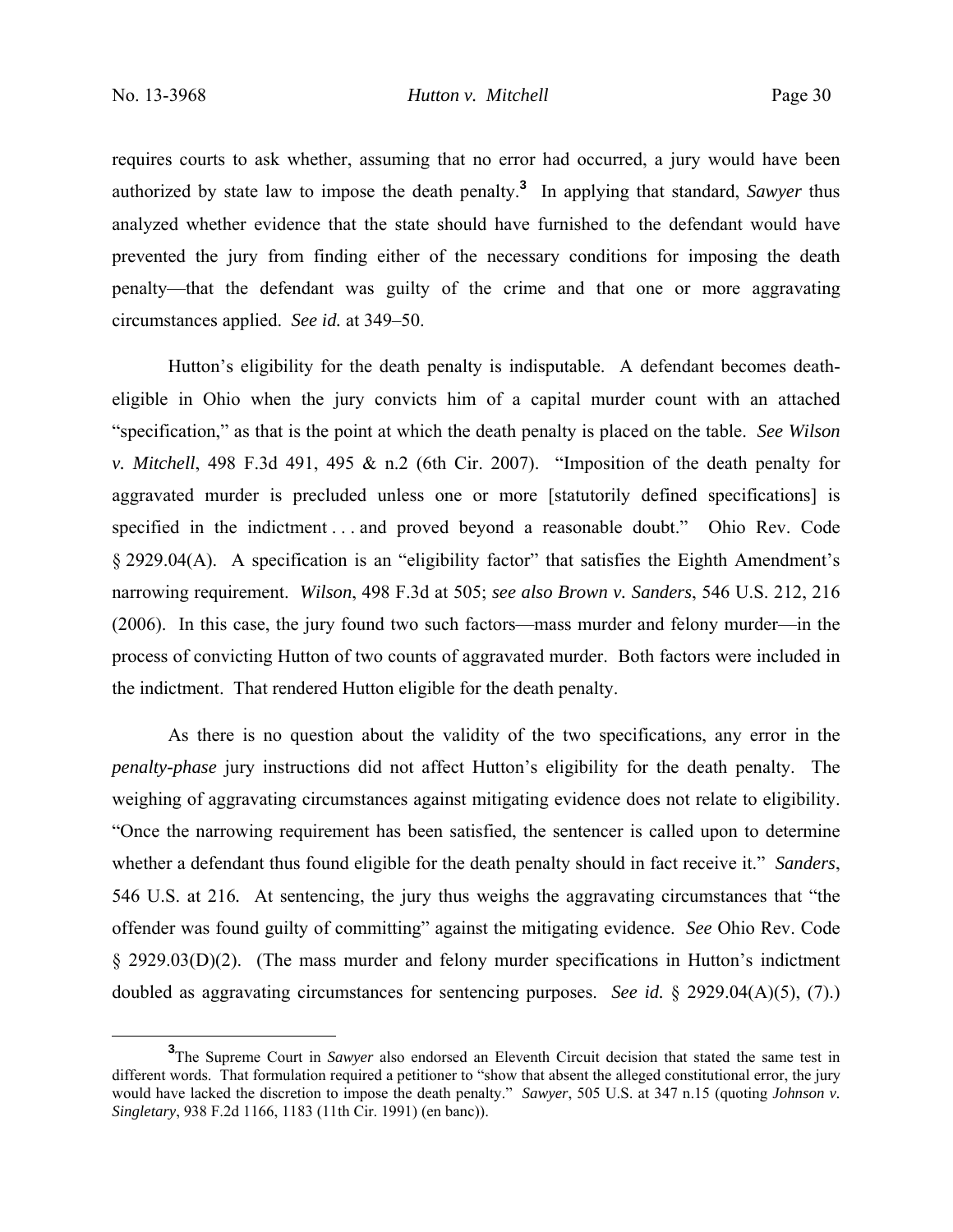Any infirmity in the instructions on weighing does not negate a defendant's earlier-determined eligibility.

A hypothetical example demonstrates how this case is different from the type of case that the fundamental-miscarriage-of-justice exception targets. Assume that a defendant was convicted of aggravated murder and that the only aggravating circumstance that the prosecutor argued was an "especially heinous, atrocious, or cruel" factor. At sentencing, the jury weighed that factor against the mitigating evidence en route to the conclusion that the death penalty was warranted. In such a case, the defendant on federal habeas review might be able to show that he was not eligible for the death penalty, allowing the court to reach the merits of his procedurally defaulted claim that an error affected his sentence. That is because the "heinous, atrocious, or cruel" factor is unconstitutionally vague in most applications, *see Maynard v. Cartwright*, 486 U.S. 356, 364–65 (1988), and no other aggravating circumstances were present in the case. "Sensible meaning is given to the term 'innocent of the death penalty' by allowing a showing in addition to innocence of the capital crime itself a showing that there was no aggravating circumstance or that some other condition of eligibility had not been met." *Sawyer*, 505 U.S. at 345. Because no valid aggravating factors supported the defendant's death sentence in the hypothetical, the defendant would be "actually innocent" of that penalty. The same cannot be said of this case.

 The Supreme Court's decisions in *Hurst v. Florida*, 136 S. Ct. 616 (2016), and *Ring v. Arizona*, 536 U.S. 584 (2002), have nothing to do with whether Hutton is eligible for the death penalty. "[A] claim of 'actual innocence' is . . . a gateway through which a habeas petitioner must pass to have his otherwise barred constitutional claim considered on the merits." *Gibbs*, 655 F.3d at 477 (quoting *Herrera v. Collins*, 506 U.S. 390, 404 (1993)). *Hurst* and *Ring* are relevant, if at all, to the merits of Hutton's claim that constitutional error occurred when the trial judge failed to define the aggravating circumstances. Yet the merits are not reviewable in the context of this case. A federal habeas court has no business reaching a defaulted claim if the petitioner can show neither cause for the default nor that he was innocent of the death penalty.

Even if it were proper to reach the merits, the Supreme Court's decisions in *Hurst* and *Ring* do not require the conclusion that constitutional error occurred. In those cases, state law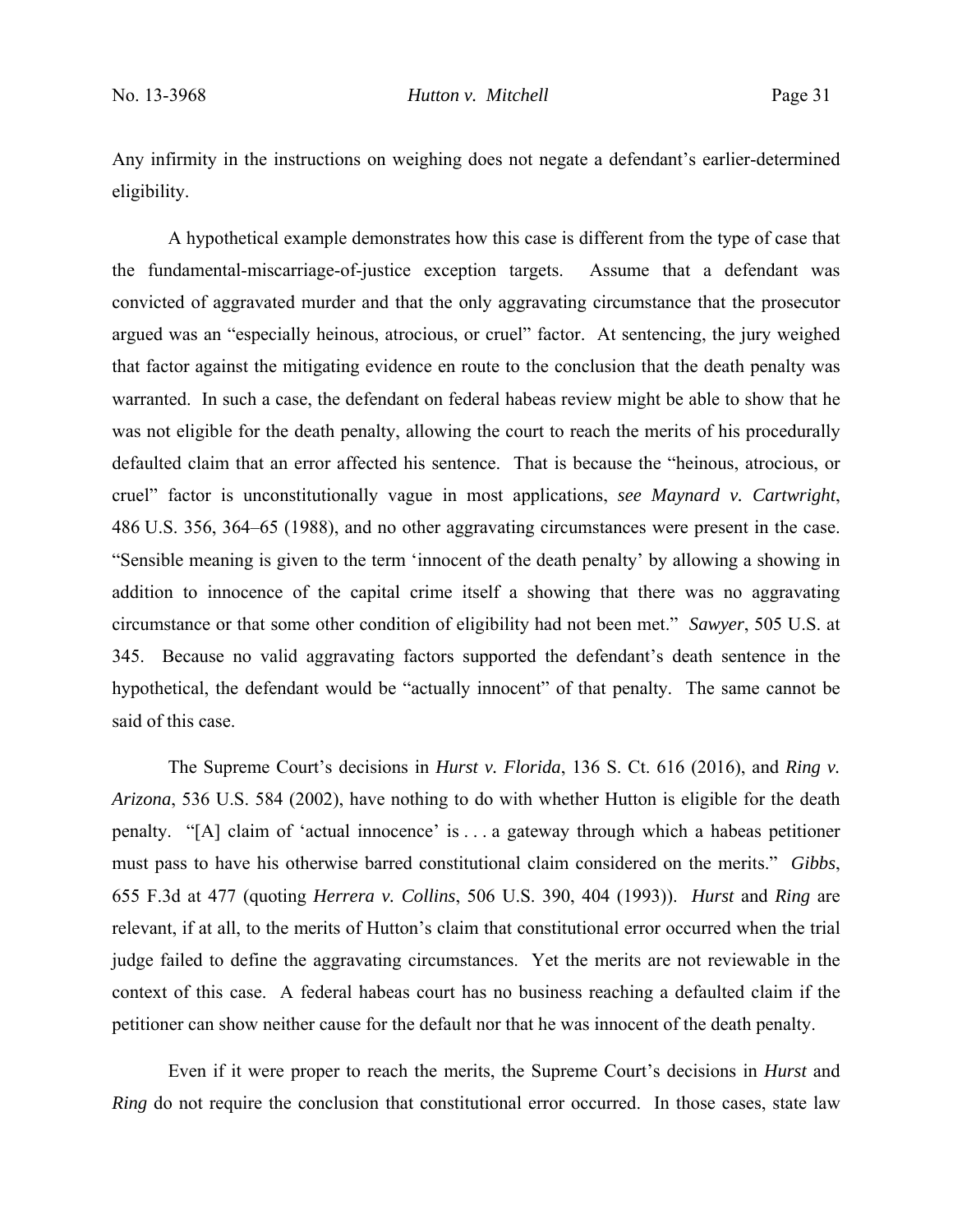required a judge, at a separate penalty hearing, to find aggravating circumstances before sentencing a defendant to death. *Hurst*, 136 S. Ct. 619; *Ring*, 536 U.S. at 588. The Ohio capital system, however, does not work that way. In Ohio, the jury weighs aggravating circumstances and mitigating evidence at sentencing *after* it has already found the aggravating circumstances at the guilt stage. Here, the jury found the mass-murder and felony-murder circumstances at the guilt phase. *Compare* Maj. Op. *ante* at 12. What is more, the trial judge in the penalty-phase instructions reminded the jury that it had made those findings, instructing the jury that "[t]he prosecution has the burden to prove beyond a reasonable doubt that the aggravating circumstances, *of which the Defendant was found guilty*, outweigh the factors in mitigation of imposing the death sentence." (Emphasis added.) This is therefore not a case in which the jury found no aggravating circumstances, but rather a case in which the jury found aggravating circumstances and later received instructions that did not spell out the aggravating circumstances that the jury had previously found.

That distinction makes all the difference for Sixth Amendment purposes. As we indicated in *Webb v. Mitchell*, 586 F.3d 383, 399 (6th Cir. 2009), another Ohio death-penalty case, a state-law error in penalty-phase instructions on weighing may be cured by appellate reweighing of the aggravating circumstances and the mitigating evidence. In that case, the state trial judge erroneously instructed the jury at the penalty phase to consider the *quantity* of the evidence in the weighing analysis rather than the quality. *Id.* at 397. In rejecting an ineffectiveassistance claim, we held that any argument that trial counsel could have raised would not have been a strong one, reasoning that "[t]he Ohio Supreme Court has consistently held that ... 'careful independent reweighing' cures errors by the jury or trial court in 'weighing the aggravating circumstances against any mitigating factors.'" *Id.* at 399 (quoting *State v. Lott*, 555 N.E.2d 293, 304 (Ohio 1990)); *see also Hoffner v. Bradshaw*, 622 F.3d 487, 506 (6th Cir. 2010). Nowhere did we suggest that a penalty-phase error in jury instructions runs afoul of the *Ring* line of cases. In this case, as in *Webb*, the jury found the aggravating circumstances at the guilt phase, before the error in the penalty-phase instructions. And here, as in *Webb*, the Ohio Court of Appeals concluded that the death sentence was appropriate after reweighing the aggravating circumstances against the mitigating evidence. *See State v. Hutton*, 594 N.E.2d 692, 694 (Ohio Ct. App. 1991). There is thus strong reason to doubt the merit of Hutton's claim.